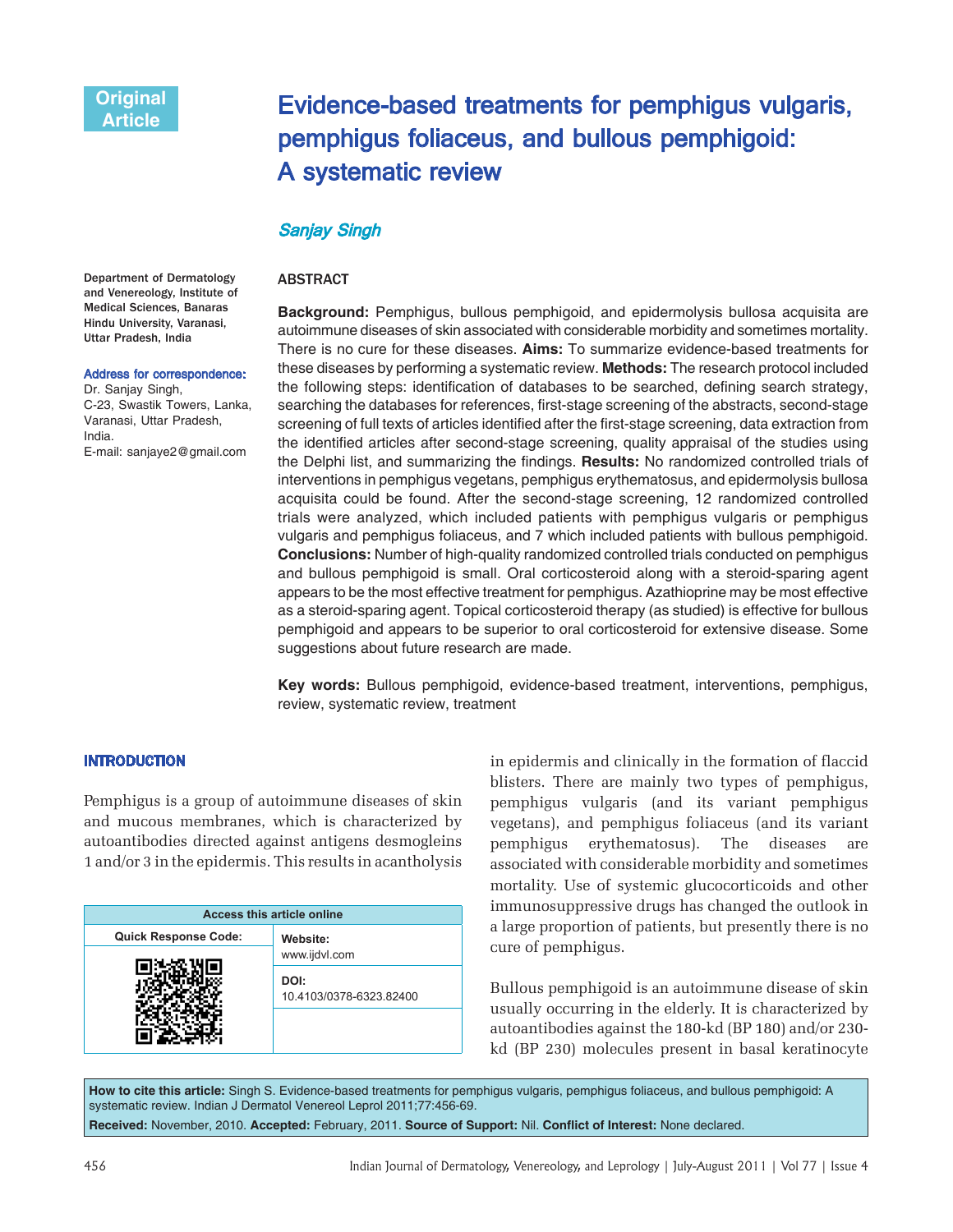hemidesmosomes in the dermoepidermal junction. This results in split at the dermoepidermal junction and clinically in the formation of tense blisters. Pemphigoid is associated with considerable morbidity and sometimes mortality. Corticosteroids, topical or systemic, and sometimes other immunosuppressive agents help many patients, but presently there is no cure.

Epidermolysis bullosa acquisita (EBA) is a rare autoimmune disease characterized by skin fragility and subepidermal blisters due to the formation of autoantibodies against type VII collagen within the anchoring fibrils at the dermoepidermal junctions. EBA is associated with considerable morbidity.

In the present review, an attempt will be made to answer the question: what are the evidence-based (randomized controlled trials-based) treatments for pemphigus, bullous pemphigoid, and epidermolysis bullosa acquisita?

## **METHODS**

#### **Pemphigus**

The research protocol included the following steps: identification of databases to be searched, defining search strategy, searching the databases for references, first-stage screening of the abstracts, second-stage screening of full texts of articles identified after the first-stage screening, data extraction from the identified articles after second-stage screening, quality appraisal of the studies, and summarizing the findings.

### *Databases searched*

Following two databases were searched:

- 1. PubMed [http://PubMed.gov (http://www.ncbi.nlm. nih.gov/pubmed/)].
- 2. Cochrane Central Register of Controlled Trials (Clinical Trials) (http://onlinelibrary.wiley.com/o/ cochrane/cochrane\_clcentral\_articles\_fs.html).

#### *Search strategy*

- 1. PubMed: This was searched for the phrases "pemphigus vulgaris," "pemphigus foliaceus," "pemphigus vegetans," and "pemphigus erythematosus" separately by activating the limit "Clinical Trial" and using the search field tag "Title/ Abstract."
- 2. Cochrane Central Register of Controlled Trials: Search was performed for the above diseases separately in "Title, Abstract, or Keywords."

The search was first performed on November 9, 2010 and was repeated on November 28, 2010; both searches resulted in identical references. All the articles thus identified went into first-stage screening.

#### First-stage screening

Abstracts of all the articles identified in the abovementioned databases were read. Only those abstracts were selected for the second-stage screening, which met all of the following three inclusion criteria: (a) human trial, (b) prospective trial, and (c) controlled trial.

## Second-stage screening

This was performed on the full-text articles. Full-texts of the articles which met the first-stage screening criteria were obtained. Only those articles were selected which met both of the following selection criteria: (a) mention of randomization in methods and (b) mention in methods that at least one of the following three tests were performed: (i) direct immunofluorescence test for detection of immunoglobulin G (IgG) on keratinocyte cell surface, (ii) test for detection of antibodies against desmoglein 1 and/or 3, or (iii) indirect immunofluorescence test for detecting IgG in patient's serum, which binds the cell surface of normal keratinocytes.

Articles that met the above-mentioned criteria were the randomized controlled trials (RCTs) of interventions in patients with pemphigus and these went into the data extraction stage.

#### Data extraction

Full-texts of the articles were read and the data regarding the following variables was noted separately for each article: name of disease(s) with which the patients were affected, number of centers where the trial was conducted and name of the country, interventions, adverse events, efficacy, and conclusions.

#### Quality appraisal

Quality appraisal of the RCTs was done by using the Delphi List,[1] which was expanded with respect to item number 1a as explained in the Discussion [Table 1].

#### *Summarizing the findings*

Summary of the RCTs was presented in tabular format.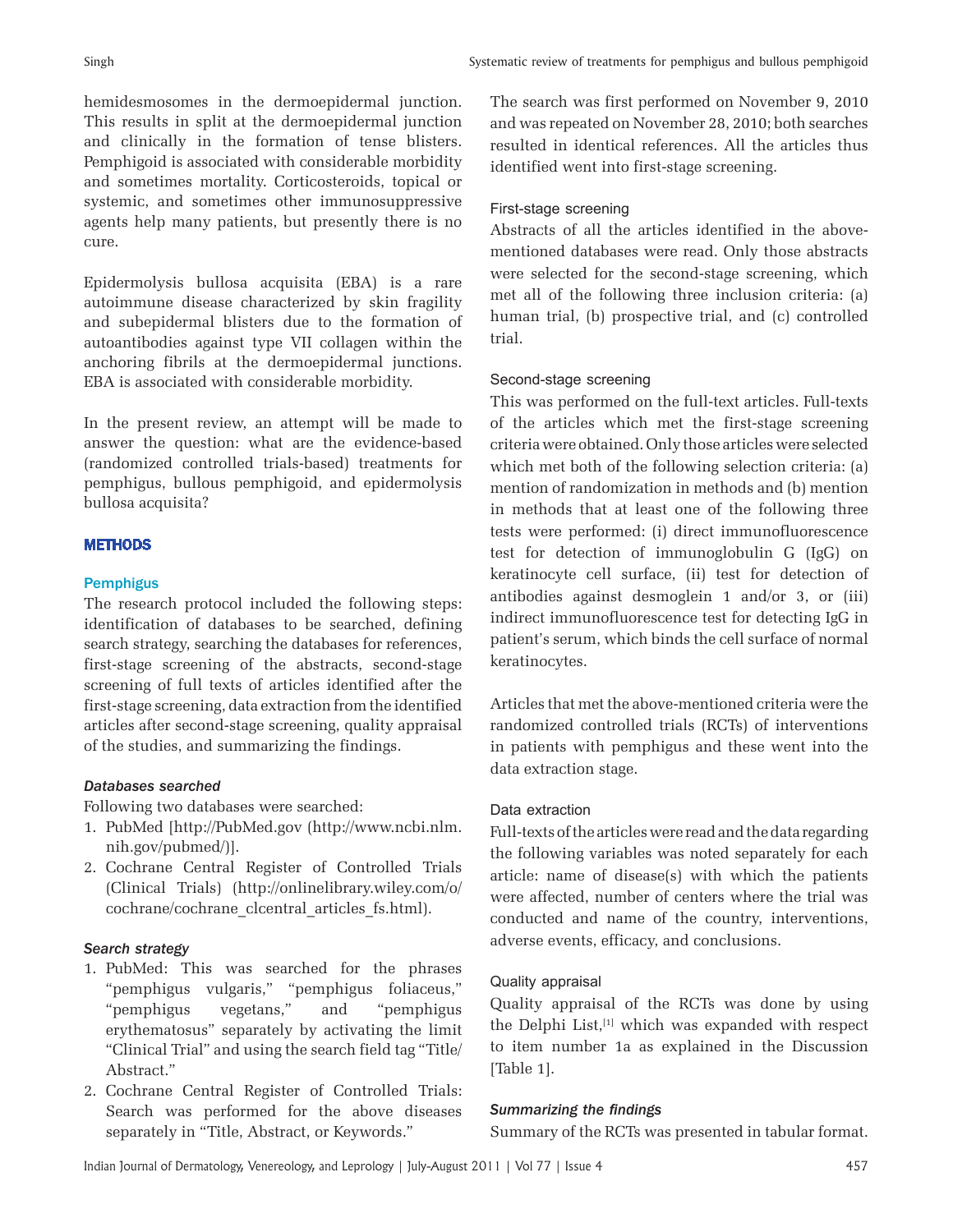|  |  |  | Table 1: The Delphi list*[1] |  |
|--|--|--|------------------------------|--|
|--|--|--|------------------------------|--|

| Item number | <b>Item</b>                                                                                                                                                                                                             | <b>Assessment</b>           |
|-------------|-------------------------------------------------------------------------------------------------------------------------------------------------------------------------------------------------------------------------|-----------------------------|
|             | Treatment allocation<br>(a) Was a method of randomization performed? (i) Correct randomization method described (ii)<br>Inadequate randomization method described (iii) Randomization stated, but method not described. | i, ii, iii                  |
|             | (b) Was the treatment allocation concealed?                                                                                                                                                                             | Yes/No/Unclear <sup>t</sup> |
| 2           | Were the groups similar at baseline regarding the most important prognostic indicators?                                                                                                                                 | Yes/No/Unclear              |
| 3           | Were the eligibility criteria specified?                                                                                                                                                                                | Yes/No/Unclear              |
| 4           | Were the outcome assessor blinded?                                                                                                                                                                                      | Yes/No/Unclear              |
| 5           | Was the care provider blinded?                                                                                                                                                                                          | Yes/No/Unclear              |
| 6           | Was the patient blinded?                                                                                                                                                                                                | Yes/No/Unclear              |
| 7           | Were point estimates and measures of variability presented for the primary outcome measures?                                                                                                                            | Yes/No/Unclear              |
| 8           | Did the analysis include an intention-to-treat analysis?                                                                                                                                                                | Yes/No/Unclear              |

\*Item 1a was expanded as explained in Discussion, †In Tables 4 and 6, "Y" has been used for "yes", "N" for "no", and "U" for "unclear"

#### Bullous pemphigoid

The same research protocol was followed as described above for pemphigus, with the following changes: Databases were searched for the word "pemphigoid." In the second-stage screening, only the articles that met both of the following selection criteria were selected: (a) mention of randomization in methods and (b) diagnosis of bullous pemphigoid by at least one of the following tests: (i) positive direct immunofluorescence test for C3 and/or IgG at the dermoepidermal junction, (ii) serum IgG labeling epidermal roof by indirect immunofluorescence, (iii) detection of antibodies against BP180 and/or BP230 antigens, or (iv) demonstration by immunoelectron microscopy of deposition of IgG associated with basal cell hemidesmosomes.

#### Epidermolysis bullosa acquisita

The same research protocol was followed as described above for pemphigus. Databases were searched for the phrase "epidermolysis bullosa acquisita." PubMed search resulted in three references which were excluded in first-stage screening. Search of Cochrane Central Register of Controlled Trials did not result in any reference.

As no RCTs were available on epidermolysis bullosa acquisita, no RCT-based conclusions can be drawn about its treatment.

## **RESULTS**

#### **Pemphigus**

Number of articles on pemphigus vulgaris selected at different stages of the review is shown in Table 2 and

| Table 2: Number of articles on pemphigus vulgaris selected at |                                |  |  |  |
|---------------------------------------------------------------|--------------------------------|--|--|--|
|                                                               | different stages of the review |  |  |  |

| <b>Database</b>                                      | <b>PubMed</b> | Cochrane central register of<br>controlled trials                                                                                           |
|------------------------------------------------------|---------------|---------------------------------------------------------------------------------------------------------------------------------------------|
| References identified                                | 59            | 32                                                                                                                                          |
| Articles selected after 21<br>first-stage screening  |               | 23 (18 in PubMed search,<br>3 conference abstracts later<br>published as articles also in<br>PubMed search, 2 unique to<br>Cochrane search) |
| Full-texts obtained                                  | $20*$         | 2                                                                                                                                           |
| Articles selected<br>after second-stage<br>screening | 12            | 0                                                                                                                                           |

 $*$ Full-text of one article<sup>[2]</sup> unobtainable

those related to other types of pemphigus in Table 3. On reading the full-texts of articles, it became clear that no RCTs of interventions exclusively in pemphigus vegetans, pemphigus foliaceus, or pemphigus erythematosus were available. Of the 12 selected RCTs, 8 included patients with pemphigus vulgaris only and 4 included patients with both pemphigus vulgaris and pemphigus foliaceus. None of the available RCTs were found to include patients with pemphigus vegetans or pemphigus erythematosus.

Summary of the selected articles<sup>[4-15]</sup> of interventions in pemphigus vulgaris and foliaceus is presented in Table 4.

## Bullous pemphigoid

Number of articles on bullous pemphigoid selected at different stages of the systematic review is shown in Table 5. Seven articles<sup>[19-25]</sup> met the selection criteria of second-stage screening and were selected for final analysis. Results are presented in Table 6.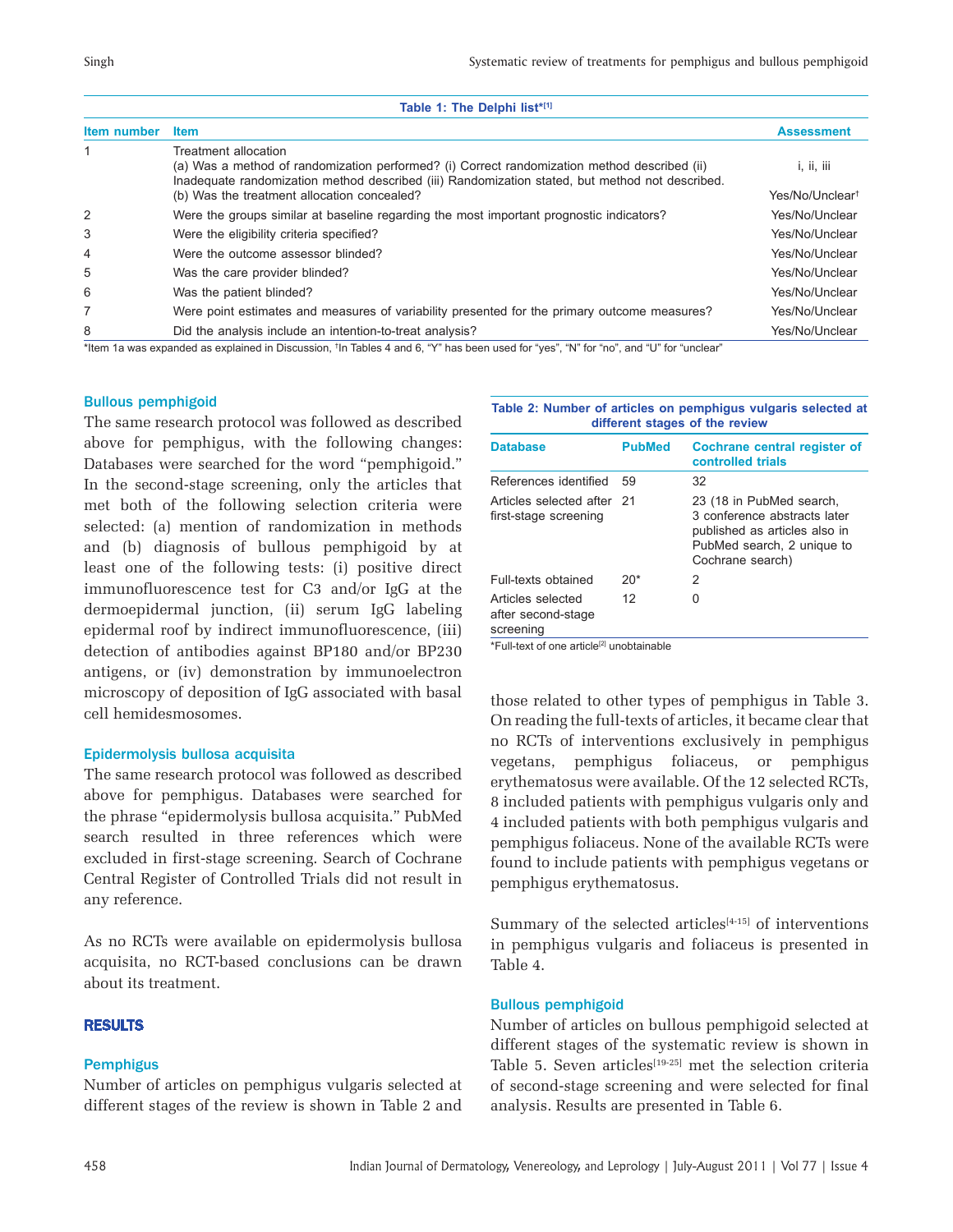|                                                                                                    | <b>Pemphigus vegetans</b>                                        |                                                                                                                     |  |
|----------------------------------------------------------------------------------------------------|------------------------------------------------------------------|---------------------------------------------------------------------------------------------------------------------|--|
| Database                                                                                           | PubMed                                                           | Cochrane central register of controlled trials                                                                      |  |
| References identified                                                                              | 3                                                                |                                                                                                                     |  |
| Articles selected after first-stage screening                                                      | 1 (article already selected in search for<br>pemphiqus vulgaris) | 1 (same as in PubMed search)                                                                                        |  |
|                                                                                                    | <b>Pemphiqus foliaceus</b>                                       |                                                                                                                     |  |
| References identified                                                                              | 19                                                               | 7                                                                                                                   |  |
| Articles selected after first-stage screening                                                      | 5 (4 already included in pemphigus<br>vulgaris search, 1 unique) | 5 (3 already included in pemphigus vulgaris<br>PubMed search, 1 in pemphigus foliaceus<br>PubMed search, 1 unique*) |  |
| Full-texts obtained                                                                                |                                                                  | 0                                                                                                                   |  |
| Articles selected after second-stage screening                                                     | $\Omega$                                                         | 0                                                                                                                   |  |
|                                                                                                    | <b>Pemphigus erythematosus</b>                                   |                                                                                                                     |  |
| References identified                                                                              | 4                                                                | $\mathcal{P}$                                                                                                       |  |
| Articles selected after first-stage screening                                                      | 1 (already in PubMed pemphigus<br>vulgaris search)               | 1 (already in PubMed pemphigus vulgaris<br>search)                                                                  |  |
| <b>Eullitant of ana article on Cauth American nomphique foliosous in Derturnseals unobtainable</b> |                                                                  |                                                                                                                     |  |

| Table 3: Number of articles on pemphigus vegetans, pemphigus foliaceus, and pemphigus erythematosus selected at different |
|---------------------------------------------------------------------------------------------------------------------------|
| stages of the review                                                                                                      |

\*Full-text of one article on South American pemphigus foliaceus in Portuguese[3] unobtainable

#### **DISCUSSION**

#### **Pemphigus**

In the present review, an attempt was made to find out the evidence-based treatment for pemphigus. Good quality evidence consists of results of randomized controlled trials (RCTs). When an initial search was made on the two databases by using the phrase "randomized controlled trial" and name of a disease (eg, pemphigus vulgaris), it was found that very few articles were identified. The reason for this finding was that usually the articles that reported RCTs did not have this phrase in the titles or abstracts. Therefore, the search strategy was modified and it included a two-stage screening. It appears that this modified plan led to the identification of most, if not all, of the relevant articles.

PubMed is a service of the United States National Library of Medicine and the National Institutes of Health and comprises more than 20 million citations for biomedical literature from MEDLINE, life science journals and online books. Approximately 5400 journals published in more than 80 countries are currently indexed in MEDLINE. The other database selected was the Cochrane Central Register of Controlled Trials. This database includes details of articles from MEDLINE and also from EMBASE and other published and unpublished sources. EMBASE currently has over 23 million indexed records from more than 7500 journals.

For the second-stage screening, full-texts of 23 of 25 articles on pemphigus vulgaris and pemphigus foliaceus selected after the first-stage screening were obtained, from which 12 articles were finally selected [Tables 2 and 3]. These 12 studies used randomization for allocating treatments to different groups of patients. Most of the articles used at least one of the three immunological tests mentioned in methods of this article for diagnosing pemphigus. Two articles,[5,15] which appeared to be relevant, mentioned that immunological tests (enzyme-linked immunosorbent assay [ELISA] for antidesmoglein 1 and 3 antibodies<sup>[5]</sup> and direct and indirect immunofluorescence assays<sup>[15]</sup>) were performed, but it was unclear to this reviewer how the results of these tests were used in making the diagnosis.

It may be very important to have clear-cut diagnostic criteria for pemphigus. This is relevant in individual patients as well as in a situation when a patient may be included in a clinical study. Using a uniform set of criteria will make it easier for results of different clinical studies to be compared. One of the articles selected in this review used a set of diagnostic criteria, which appear to be appealing. $[6]$  These Japanese diagnostic criteria are as follows: pemphigus is diagnosed when at least one item from every three findings, or two items from clinical findings and one item from immunological findings are satisfied. The three groups of findings are:

1. Clinical findings (multiple, easily rupturing, flaccid blisters of the skin; subsequent progressive,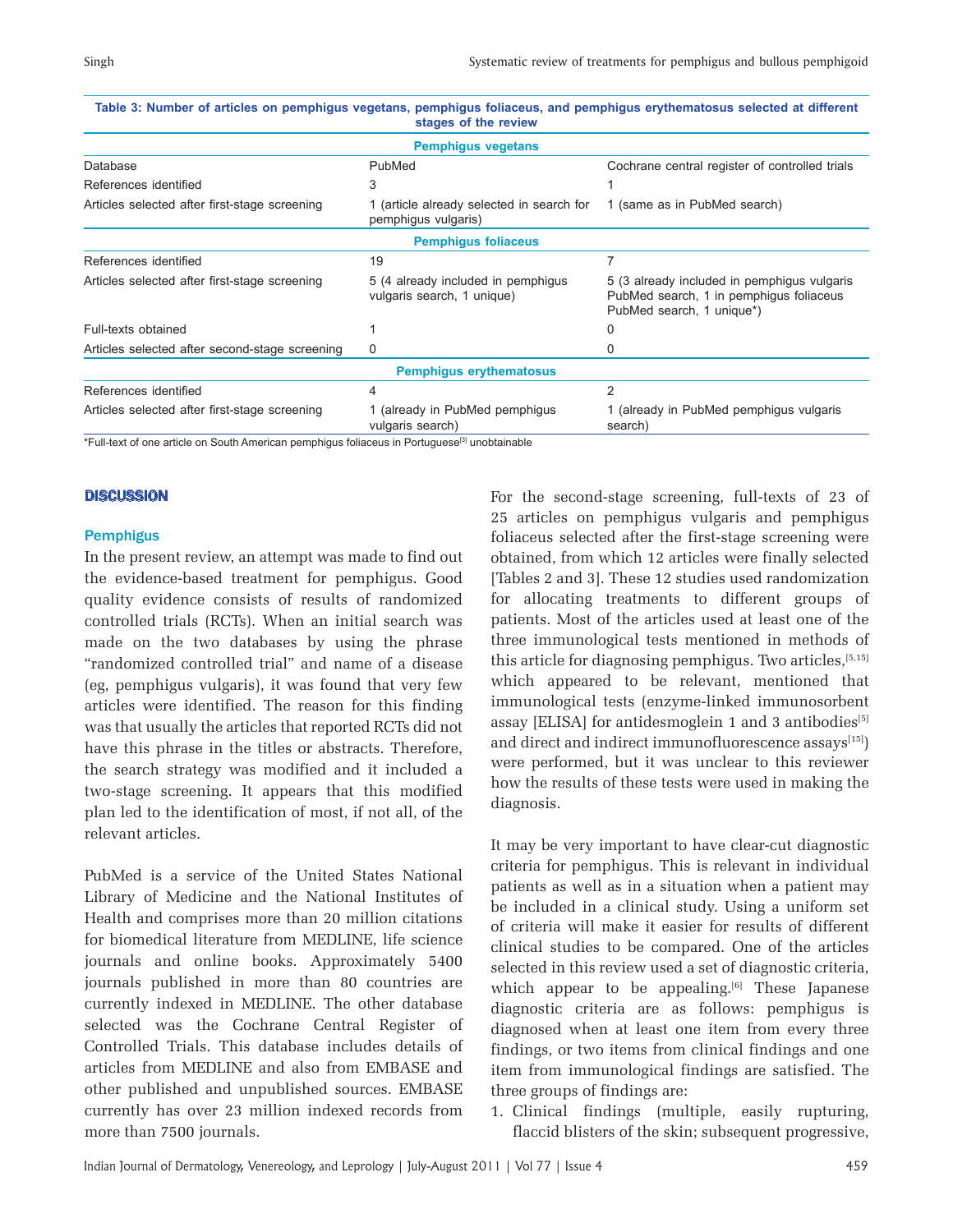| 15: U<br>1 <sub>b</sub> : N<br>$\begin{array}{l} {\bf Z}\\ \vdots \\ {\bf P}\\ \end{array} \succ\succ {\bf Z}\\ \begin{array}{l} {\bf Z}\\ {\bf Z}\\ {\bf Z}\\ \end{array} \succ\succ {\bf Z}\\ \end{array}$<br>i<br>1a<br>$\frac{1}{a}$<br>U<br>io<br>$\begin{array}{c} \chi \rightarrow \\ \chi \rightarrow \\ \gamma \rightarrow \end{array}$<br>$\begin{array}{c} \chi \rightarrow \\ \chi \rightarrow \\ \infty \end{array}$<br>$\frac{1}{3}$<br>4: Y<br>IVIG 400 mg/kg/d for 5 days is<br>time to response and duration<br>effective (with regard to TEP)<br>responding to treatment from<br>Beneficial effect of MMF for<br>Early remission achieved in<br>of response (longer time to<br>relapse). Relapse rate less<br>No benefit of adding MMF<br>for proportion of patients<br>and safe in pemphigus<br>48 to 52 weeks.<br>with MMF.<br>Group B.<br>TEP significantly longer in 400mg vs<br>Disease activity significantly lower in<br>Relapse rate at 24 weeks more with<br>complete remission significantly less<br>placebo group, 200mg and placebo<br>No significant difference placebo vs<br>quickly (P=0.051) and lasted longer<br>Primary efficacy variable (response<br>prednisolone dose s 10 mg/d from<br>Primary efficacy end point (time to<br>until additional treatment was not<br>escape from protocol [TEP]=time<br>Combined MMF: response more<br>MMF, between 2 doses of MMF.<br>Time for initiation of cutaneous<br>placebo (45% vs 22%, P=0.03)<br>oral or cutaneous lesions, and<br>mucosal remission, number of<br>comparable (time for initiation<br>response and time to achieve<br>of mucosal response, time for<br>= absence of new, persistent,<br>cutaneous remission, time for<br>recurrences during treatment,<br>patients achieving remission,<br>Other efficacy parameters<br>not significantly different.<br>Group 1: 23/36 (64%)<br>Group 3: 23/37 (62%)<br>in Group B vs A.<br>weeks 48 to 52)<br>Combined MMF:<br>17/21 (81%)<br>40/58 (69%)<br>required):<br>relapses).<br>$(P=0.03)$ .<br>Group2:<br>significantly more in<br>with MMF (7%) vs<br>A, dyspnea due to<br>In 25%, 35%, and<br>and 43% patients,<br>29%, respectively.<br>common in group<br>Treatment-related<br>significantly more<br>AE in 31%, 38%,<br>Serious AE less<br>weight gain and<br>Not significantly<br>Most commonly<br>placebo (11%).<br>moon facies in<br>respectively.<br>MMF group.<br>Dysgeusia<br>infections,<br>Group B.<br>different.<br>more new lesions/d (n=15)<br>Group 2: IVIG 200mg/kg/d<br>prednisolone 0.5-0.75 mg/<br>Cyclophosphamide 15 mg/<br>Group 3: IVIG 400mg/kg/d<br>weeks, cyclophosphamide<br>and<br>g/d,<br>$5$ or<br>Group A: dexamethasone<br>500 mg once in 4 weeks<br>Group 1: Placebo (n=20)<br>All patients prednisolone<br>Group 1: placebo (n=36)<br>kg/d once in 4 weeks<br>prednisolone 1.5 mg/k<br>1-2 mg/kg/d, tapered<br>kg/d after 2 weeks if<br>Duration: 12 months<br>Group 2: MMF 2 g/d<br>100mg 3 days every<br>Group 3: MMF 3g/d<br>Duration: 52 weeks<br>and 50 mg/d, and<br>for 5 days $(n=20)$<br>for 5 days $(n=21)$<br>$tapered$ ( $n=13$ )<br>Group B:<br>$(n=21)$<br>$(n=37)$<br>Mild to moderate<br>20mg/d or more.<br>to prednisolone<br>not responding<br>including India.<br>Single center,<br>International<br>Multicenter,<br>multicenter<br>PV and PF<br>Japan.<br>India.<br>ΣŃ,<br>≳<br>Sethy et al. 2009<br>ā.<br>Amagai et al.<br>Beissert et<br>2009<br>2010 | Reference | Patients/Centers/<br>Country | Interventions | Adverse events | Efficacy               | Conclusions | (the Delphi list)*<br>appraisal<br>Quality                                                                                                                                                                                                                                                                          |
|-----------------------------------------------------------------------------------------------------------------------------------------------------------------------------------------------------------------------------------------------------------------------------------------------------------------------------------------------------------------------------------------------------------------------------------------------------------------------------------------------------------------------------------------------------------------------------------------------------------------------------------------------------------------------------------------------------------------------------------------------------------------------------------------------------------------------------------------------------------------------------------------------------------------------------------------------------------------------------------------------------------------------------------------------------------------------------------------------------------------------------------------------------------------------------------------------------------------------------------------------------------------------------------------------------------------------------------------------------------------------------------------------------------------------------------------------------------------------------------------------------------------------------------------------------------------------------------------------------------------------------------------------------------------------------------------------------------------------------------------------------------------------------------------------------------------------------------------------------------------------------------------------------------------------------------------------------------------------------------------------------------------------------------------------------------------------------------------------------------------------------------------------------------------------------------------------------------------------------------------------------------------------------------------------------------------------------------------------------------------------------------------------------------------------------------------------------------------------------------------------------------------------------------------------------------------------------------------------------------------------------------------------------------------------------------------------------------------------------------------------------------------------------------------------------------------------------------------------------------------------------------------------------------------------------------------------------------------------------------------------------------------------------------------------------------------------------------------------------------------------------------------------------------------------------------------------------------------------------------------------------------------------------------------------------------------------------------------------------------------------------------------------------------------------------------------------------------|-----------|------------------------------|---------------|----------------|------------------------|-------------|---------------------------------------------------------------------------------------------------------------------------------------------------------------------------------------------------------------------------------------------------------------------------------------------------------------------|
|                                                                                                                                                                                                                                                                                                                                                                                                                                                                                                                                                                                                                                                                                                                                                                                                                                                                                                                                                                                                                                                                                                                                                                                                                                                                                                                                                                                                                                                                                                                                                                                                                                                                                                                                                                                                                                                                                                                                                                                                                                                                                                                                                                                                                                                                                                                                                                                                                                                                                                                                                                                                                                                                                                                                                                                                                                                                                                                                                                                                                                                                                                                                                                                                                                                                                                                                                                                                                                                           |           |                              |               |                |                        |             | or placebo), open<br>4 and 6: Blinded<br>(4 or 6 tablets/d)<br>allocation (MMF<br>treated patients<br>dosing regimen<br>with respect to<br>2: N (placebo-<br>to treatment<br>with respect<br>had milder<br>disease)                                                                                                 |
|                                                                                                                                                                                                                                                                                                                                                                                                                                                                                                                                                                                                                                                                                                                                                                                                                                                                                                                                                                                                                                                                                                                                                                                                                                                                                                                                                                                                                                                                                                                                                                                                                                                                                                                                                                                                                                                                                                                                                                                                                                                                                                                                                                                                                                                                                                                                                                                                                                                                                                                                                                                                                                                                                                                                                                                                                                                                                                                                                                                                                                                                                                                                                                                                                                                                                                                                                                                                                                                           |           |                              |               |                |                        |             |                                                                                                                                                                                                                                                                                                                     |
|                                                                                                                                                                                                                                                                                                                                                                                                                                                                                                                                                                                                                                                                                                                                                                                                                                                                                                                                                                                                                                                                                                                                                                                                                                                                                                                                                                                                                                                                                                                                                                                                                                                                                                                                                                                                                                                                                                                                                                                                                                                                                                                                                                                                                                                                                                                                                                                                                                                                                                                                                                                                                                                                                                                                                                                                                                                                                                                                                                                                                                                                                                                                                                                                                                                                                                                                                                                                                                                           |           |                              |               |                | 400 mg group vs others |             | $\begin{array}{l} \mathsf{Z}\succ\succ\succ\\ \mathsf{W}\mathsf{\;\;}\mathsf{\ddot{\;\;}}\mathsf{\ddot{\;\;}}\\ \mathsf{W}\mathsf{\ddot{\;\;}}\mathsf{\ddot{\;\;}}\mathsf{\ddot{\;\;}}\mathsf{\ddot{\;\;}}\\ \mathsf{W}\mathsf{\ddot{\;\;}}\mathsf{\ddot{\;\;}}\mathsf{\ddot{\;\;}}\mathsf{\ddot{\;\;}}\end{array}$ |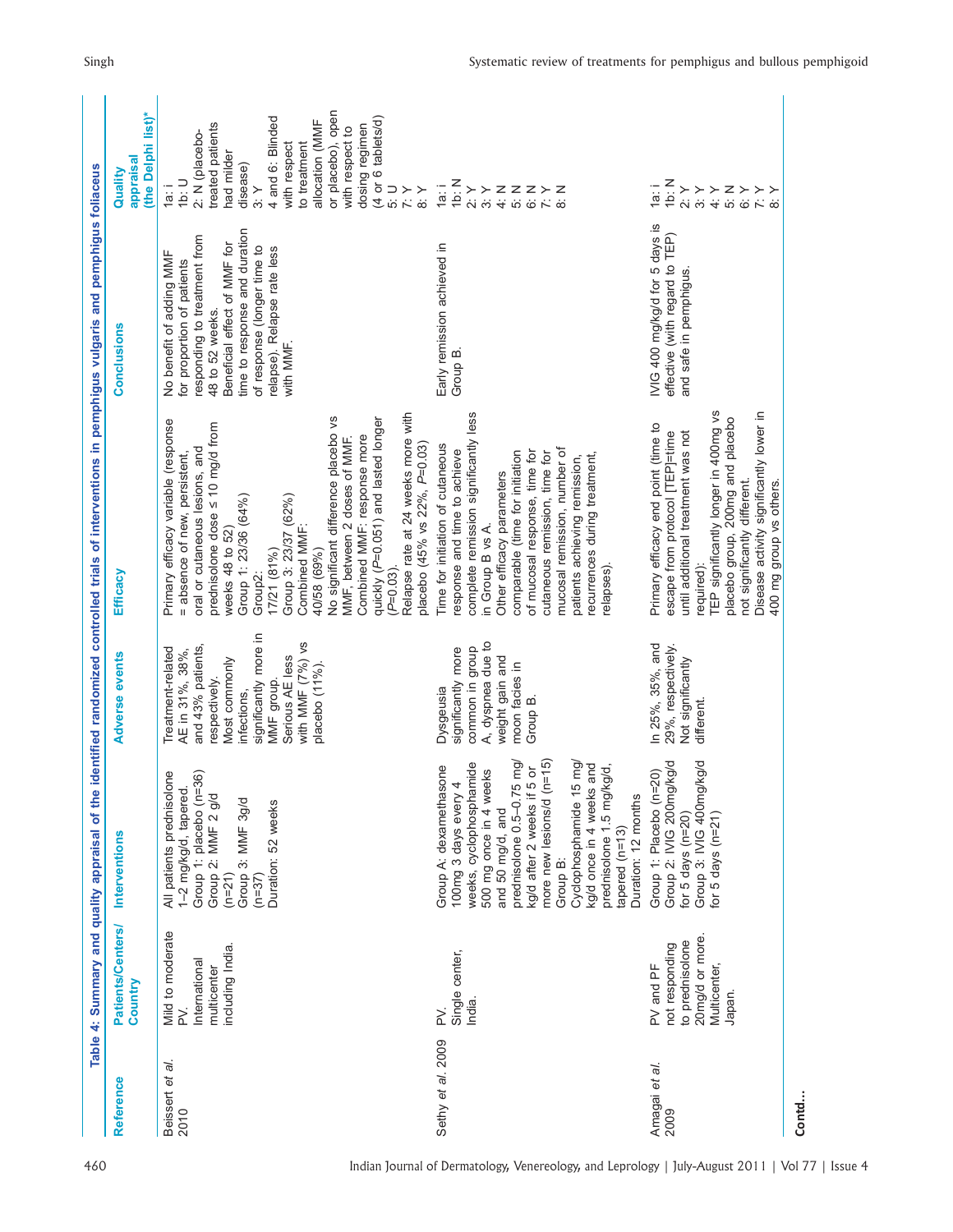|                | (the Delphi list)*<br>appraisal<br>Quality | 2:NA<br>i≣ Z<br>{ë<br>{ë<br>$\begin{array}{l} \mathsf{z}\left.\right\downarrow\left.\right\downarrow\mathsf{\tilde{z}}\\ \mathsf{w}\otimes\mathsf{w}\otimes\mathsf{w} \end{array}$<br>$3:$ $\times$<br>4: Y                                                                                                                                                                                   | ーハスメイスバー<br>おおじゃくメージ                                                                                                                                                                                                                                                                                                          | 1a: iii<br>Z<br>A > > z z z > ><br>A < < < < < < < <                                                                                                                                                                                                                                                                                                                                                                                     |       |
|----------------|--------------------------------------------|-----------------------------------------------------------------------------------------------------------------------------------------------------------------------------------------------------------------------------------------------------------------------------------------------------------------------------------------------------------------------------------------------|-------------------------------------------------------------------------------------------------------------------------------------------------------------------------------------------------------------------------------------------------------------------------------------------------------------------------------|------------------------------------------------------------------------------------------------------------------------------------------------------------------------------------------------------------------------------------------------------------------------------------------------------------------------------------------------------------------------------------------------------------------------------------------|-------|
|                | <b>Conclusions</b>                         | IVIG has moderately beneficial<br>effect as adjuvant in refractory<br>pemphigus.                                                                                                                                                                                                                                                                                                              | Trend to efficacy of dapsone<br>as a steroid-sparing drug in<br>maintenance phase PV.                                                                                                                                                                                                                                         | cyclophosphamide pulse, and<br>drug. Most effective cytotoxic<br>drug to reduce steroid was<br>combined with a cytotoxic<br>azathioprine, followed by<br>Efficacy of prednisolone<br>is enhanced when it is<br>mycophenolate mofetil.                                                                                                                                                                                                    |       |
| Table 4: Contd | Efficacy                                   | and pemphigus autoantibody titers<br>Subjective patient severity scores<br>improved significantly on IVIG vs<br>placebo                                                                                                                                                                                                                                                                       | patients to taper prednisolone to at<br>Main outcome measure: Ability of<br>3 of 4 patients failing placebo<br>Dapsone 3/10, difference not<br>responded when switched to<br>east 7.5 mg/d in 1 year.<br>Placebo 5/9<br>significant.<br>dapsone.                                                                              | Significant difference in mean total<br>All patients completing treatment<br>Mean total dose of prednisolone:<br>11631, 7712, 9798, 8276 mg,<br>P vs P/A, and P/A vs P/MM<br>had complete remission.<br>dose of prednisolone:<br>respectively                                                                                                                                                                                            |       |
|                | <b>Adverse events</b>                      | No AE secondary to<br>$\frac{6}{2}$                                                                                                                                                                                                                                                                                                                                                           | Dapsone-related AE<br>in dapsone group.                                                                                                                                                                                                                                                                                       | differences among<br>No significant<br>the 4 groups                                                                                                                                                                                                                                                                                                                                                                                      |       |
|                | <b>Interventions</b>                       | "years", exact duration not<br>severity and azathioprine.<br>azathioprine probably for<br>Prior to initiation of the<br>consecutive months of<br>either placebo (first 6<br>$\circ$<br>months). Patient also<br>received prednisolone<br>months) or IVIG 1 g/<br>according to disease<br>trial, the patient was<br>on prednisolone and<br>kg monthly (second<br>Two phases of 6<br>mentioned. | Dapsone group: dapsone<br>patients not responding<br>increased to 150 mg/d<br>đ<br>steroid, attempts were<br>Placebo group (n=10)<br>highest dapsone dose<br>Duration: 1 year after<br>started with 50 mg/d<br>All patients received<br>maintenance doses<br>and to 200 mg/d in<br>made to taper it.<br>reached.<br>$(n=9)$ . | prednisolone (2mg/kg) and<br>mycophenolate mofetil<br>(2mg/kg) and azathioprine<br>Group P/A: prednisolone<br>then<br>(2.5mg/kg) daily for 2<br>months then reduced to<br>Group P: prednisolone<br>kg) daily and monthly<br>IV cyclophosphamide<br>prednisolone (2 mg/<br>$(1000$ mg) for $6$ m,<br>N=30 each group.<br>year<br>(2mg/kg) daily<br>50 mg daily.<br>Group P/MM:<br>Group P/PC:<br>Duration: 1<br>(2g) daily.<br>bimonthly. |       |
|                | Patients/Centers/<br>Country               | Single patient with<br>Single center, UK.<br>severe PV.                                                                                                                                                                                                                                                                                                                                       | PV controlled with<br>tapering of steroid<br>and/or cytotoxic<br>in maintenance<br>phase. Further<br>not successful.<br>drugs, disease<br>glucocorticoid<br>Multicenter,<br>si<br>S                                                                                                                                           | Single center,<br>Iran.<br>Σ,                                                                                                                                                                                                                                                                                                                                                                                                            |       |
|                | Reference                                  | .<br>ه<br>Arnold et<br>2009                                                                                                                                                                                                                                                                                                                                                                   | Werth et al 2008                                                                                                                                                                                                                                                                                                              | Chams-Davatchi<br>et al. 2007                                                                                                                                                                                                                                                                                                                                                                                                            | Contd |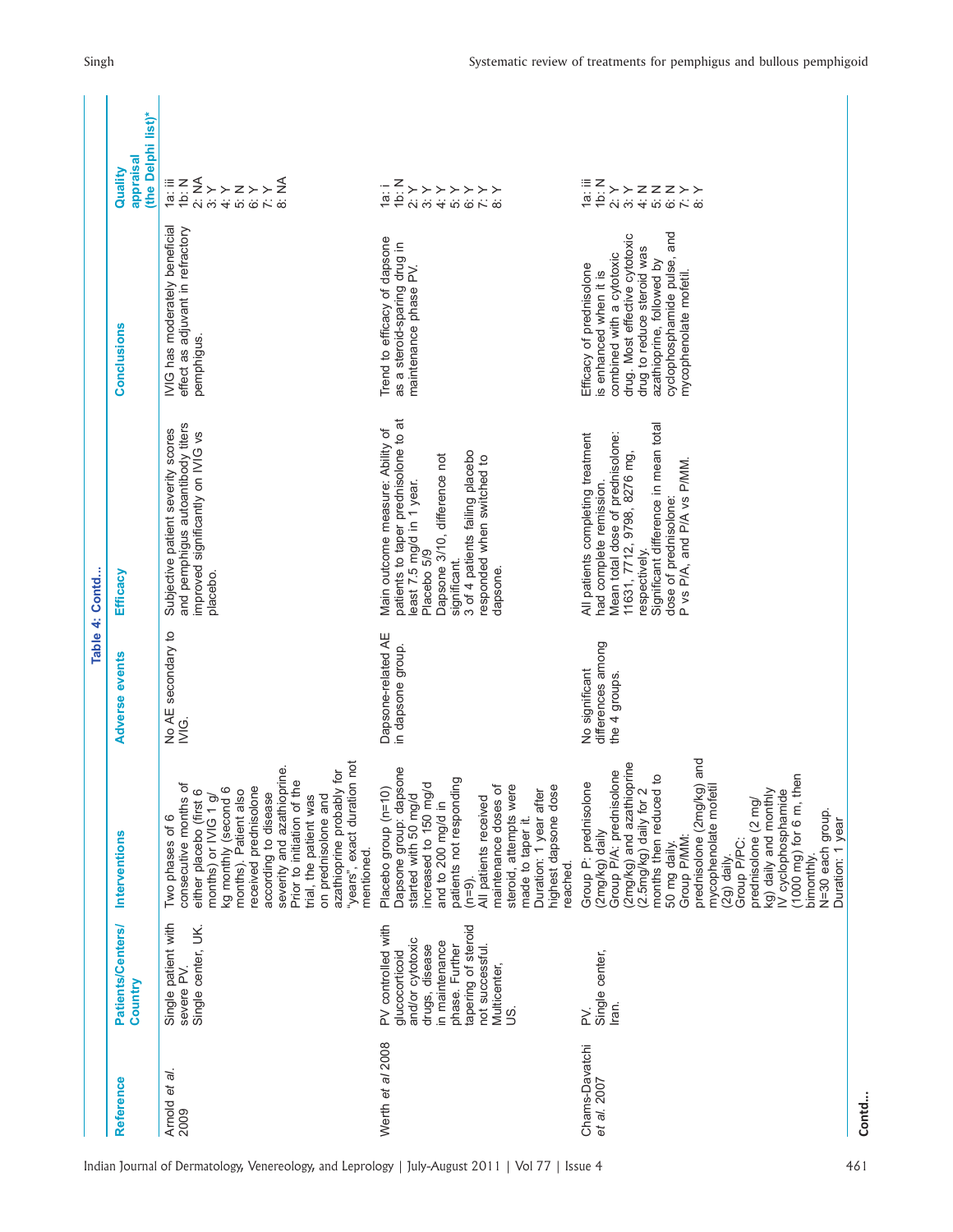|                         |                                                |                                                                                                                                                                                                                                                                                                                                                  |                                                                                                     | Table 4: Contd                                                                                                                                                                                      |                                                                                                                          |                                                                                                                                                                                                                                                                                             |
|-------------------------|------------------------------------------------|--------------------------------------------------------------------------------------------------------------------------------------------------------------------------------------------------------------------------------------------------------------------------------------------------------------------------------------------------|-----------------------------------------------------------------------------------------------------|-----------------------------------------------------------------------------------------------------------------------------------------------------------------------------------------------------|--------------------------------------------------------------------------------------------------------------------------|---------------------------------------------------------------------------------------------------------------------------------------------------------------------------------------------------------------------------------------------------------------------------------------------|
| Reference               | Patients/Centers/<br>Country                   | Interventions                                                                                                                                                                                                                                                                                                                                    | Adverse events                                                                                      | Efficacy                                                                                                                                                                                            | Conclusions                                                                                                              | (the Delphi list)*<br>appraisal<br>Quality                                                                                                                                                                                                                                                  |
| Tabrizi et al.<br>2007  | Single center,<br>Iran.<br>ΣŃ.                 | vs 0.1% silver sulfadiazine<br>silver sulfadiazine cream<br>once daily application of<br>epidermal growth factor<br>đ<br>(EGF) 10µg/g in 0.1%<br>Left/right comparison<br>immunosuppressive<br>received systemic<br>$c$ ream $(n=20)$<br>Patients also<br>treatment.                                                                             | No intervention<br>related AE.                                                                      | with EGF (9 days vs 15 days)<br>Median time to healing less<br>$(P=0.0003)$                                                                                                                         | EGF can significantly reduce<br>healing time of skin lesions<br>in PV.                                                   | 1 <sub>b</sub> : N<br>$\frac{1}{a}$<br>$\begin{array}{c} \times \\ \times \\ \odot \end{array}$ $\begin{array}{c} \times \\ \times \end{array}$<br>$\begin{array}{c} \times \times \times \\ \tilde{\omega} \times \tilde{\omega} \end{array}$<br>$\begin{array}{c} 4.7 \\ 5.7 \end{array}$ |
| Beissert et al.<br>2006 | Multicenter,<br>PV and PF.<br>Germany          | nremyprednisolone 2 mg/<br>sg/d (tapered) and MMF<br>azathioprine 2 mg/kg/d<br>mg/kg/d (tapered) and<br>methylprednisolone 2<br>$(tapered)$ (n=18)<br>$(tapered)$ ( $n=21$ )<br>Group 1:<br>Group <sub>2</sub><br>$2$ g/d                                                                                                                        | MMF for inducing<br>fewer serious AE<br>trend in favor of<br>Not significantly<br>different. Slight | mg vs 9334mg) and remission rates<br>(72% in group 1 and 95% in group<br>(primary endpoint) (median 8916<br>Total methylprednisolone dose<br>not significantly different<br>$\widehat{\mathcal{Q}}$ | similar efficacy, steroid-sparing<br>Azathioprine and MMF have<br>effect and safety profile as<br>adjuvants in PV and PF | 16: N<br>$\frac{1}{\alpha}$<br>$D \succ Z Z Z \succ \succ$<br>$\sim$ $\sim$ $\sim$ $\sim$<br>$\sim$                                                                                                                                                                                         |
| Mentink et al.<br>2006  | International<br>multicenter.<br>European<br>≧ | dexamethasone 300 mg 3<br>$\frac{0}{2}$<br>tapered across 19 weeks)<br>lolka/<br>prednisolone (80 mg/day<br>$\widehat{E}$<br>and azathioprine 3 m<br>prednisolone tapered<br>days per month. (n=1<br>Both group received<br>Pulses continued till<br>Group PP: Placebo<br>Duration: 1 year<br>Group DP: Oral<br>day for 1 year.<br>pulses. (n=9) | One serious (EBV<br>significantly more<br>hepatitis) in DP.<br>frequent in DP.<br>Weight gain       | DP: 8/11 remission. Mean time to<br>PP: 9/9 remission. Mean time to<br>No significant difference.<br>remission 176 days.<br>remission 173 days                                                      | to treatment with prednisolone<br>dexamethasone pulse therapy<br>No benefit of adding<br>and azathioprine.               | 1b: $Y$<br>$\frac{1}{\alpha}$<br>$\frac{1}{2}$<br>$\supset$<br>3: Y<br>$\begin{array}{c} \times \times \times \\ \tilde{\omega} \overset{\sim}{\sim} \tilde{\omega} \end{array}$<br>4: Y<br>ίó.                                                                                             |
| Contd                   |                                                |                                                                                                                                                                                                                                                                                                                                                  |                                                                                                     |                                                                                                                                                                                                     |                                                                                                                          |                                                                                                                                                                                                                                                                                             |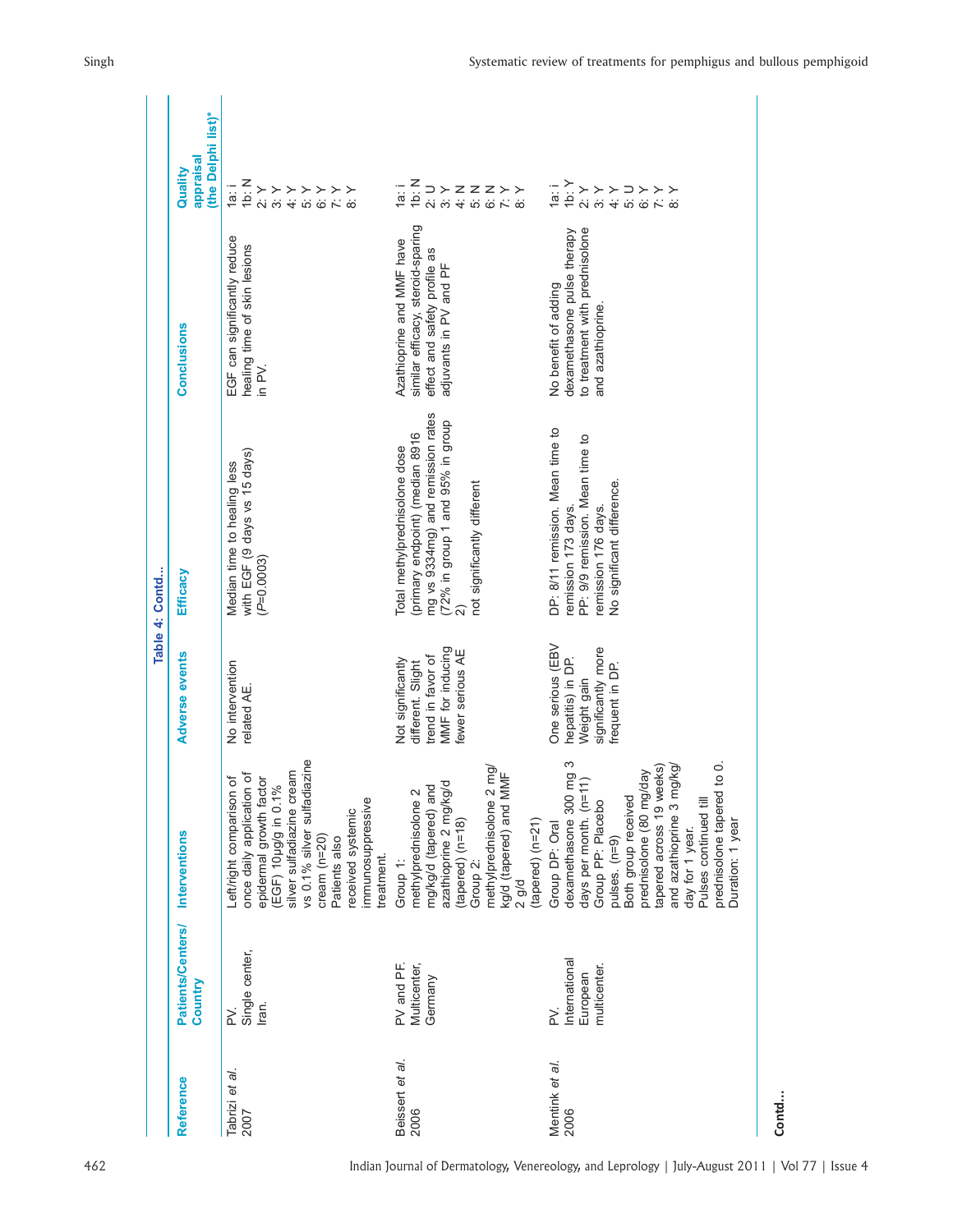| appraisal<br>Quality<br>1a∷ iii<br>1 <sub>b</sub> : N<br>1 <sub>b</sub> : N<br>16: N<br>$\frac{1}{\alpha}$<br>$\frac{1}{a}$<br>$\frac{1}{2}$<br>$\begin{array}{c} \times \\ \text{2} \\ \text{3} \\ \text{4} \end{array}$<br>$Z Z Z$<br>$\overleftrightarrow{q}$<br>$\overleftrightarrow{q}$<br>$\begin{array}{c} 2 \times 2 \\ 2 \times 2 \times 1 \end{array}$<br>$\frac{Z}{6}$<br>$Z Z Z >>$<br>$2:$ $\times$<br>$\frac{1}{3}$ .<br>$\begin{array}{c}\n\times \\ \times \\ \hline\n\times\n\end{array}$<br>$\begin{array}{c}\n\times \\ \times \\ \hline\n\times\n\end{array}$<br>an adjuvant to corticosteroids<br>Cyclosporine is ineffective as<br>No difference in efficacy and<br>Moderate doses of steroids<br>cyclophosphamide therapy.<br>controlling oral pemphigus.<br>in treatment of pemphigus.<br>the encouraging results of<br>earlier case series about<br>Results do not confirm<br>pulse dexamethasone/<br>alone are effective in<br><b>Conclusions</b><br>side effects.<br>progression. Treatment stopped due<br>More relapses after remission than<br>corticosteroid given, and frequency<br>relapse rates (2, 1, 2, respectively)<br>28, 24, 25 days, respectively) and<br>Time to achieve remission (mean<br>No significant difference between<br>control activity, remissions, total<br>groups for time required to<br>Differences not significant<br>M/A: 9/11 remission, 1/11<br>D/C: 5/11 remission, 6/11<br>not significantly different.<br>to side effects 1.<br>progression.<br>of relapse.<br>Efficacy<br>D/C.<br>Cyclosporine-related<br>Cyclosporine-related<br>More in M/A group,<br>more in group 3 vs<br>but not significantly<br>2. Other AE similar<br>AE more in group<br><b>Adverse events</b><br>Other AE similar<br>AE significantly<br>among groups.<br>other groups.<br>incidence.<br>different.<br>(2 mg/kg) and azathioprine<br>on day 1 every 2-4 weeks<br>cyclophosphamide 500mg<br>disease activity controlled,<br>Group 2: Above treatment<br>(11)<br>cyclophosphamide (n=10)<br>(2-2.5 mg/kg) daily, later<br>M/A: methylprednisolone<br>prednisolone equivalent,<br>cyclophosphamide daily<br>prednisolone equivalent<br>prednisolone equivalent<br>prednisolone equivalent<br>and cyclosporine 5 mg/<br>50% of maximum, then<br>≣<br>intervals. Also between<br>kg/d when steroid dose<br>and cyclosporine 5 mg/<br>kg/d, reduced to 3 mg/<br>50% healing, then first<br>steroid then adjuvants<br>tapered when lesions<br>cleared 80%-90%. (n<br>Treatment continued<br>dose increased until<br>initially, then longer<br>day on 3 days and<br>pulses, oral 50 mg<br>Group 3: 40 mg/d<br>Group 2: 40 mg/d<br>Group 1: 40 mg/d<br>Group 1: 1 mg/kg<br>dexamethasone/<br>D/C: IV 100 mg<br>tapered. (n=16)<br>Duration: 24 m.<br>for $6 \text{ m}$ . ( $n=11$ )<br>tapered (n=11)<br>and 100 mg/d<br>Interventions<br>kg/d (n=8)<br>tapered.<br>$(n=10)$<br>Patients/Centers/<br>Single center,<br>Single center,<br>Multicenter,<br>PV and PF.<br>PV and PF.<br>Germany.<br>Country<br>Oral PV.<br>Greece.<br>Greece.<br>et al. 2005<br>loannides et al.<br>Chrysomallis<br>et al. 1994<br>Reference<br>Rose<br>2000 |  |  | Table 4: Contd |                    |
|----------------------------------------------------------------------------------------------------------------------------------------------------------------------------------------------------------------------------------------------------------------------------------------------------------------------------------------------------------------------------------------------------------------------------------------------------------------------------------------------------------------------------------------------------------------------------------------------------------------------------------------------------------------------------------------------------------------------------------------------------------------------------------------------------------------------------------------------------------------------------------------------------------------------------------------------------------------------------------------------------------------------------------------------------------------------------------------------------------------------------------------------------------------------------------------------------------------------------------------------------------------------------------------------------------------------------------------------------------------------------------------------------------------------------------------------------------------------------------------------------------------------------------------------------------------------------------------------------------------------------------------------------------------------------------------------------------------------------------------------------------------------------------------------------------------------------------------------------------------------------------------------------------------------------------------------------------------------------------------------------------------------------------------------------------------------------------------------------------------------------------------------------------------------------------------------------------------------------------------------------------------------------------------------------------------------------------------------------------------------------------------------------------------------------------------------------------------------------------------------------------------------------------------------------------------------------------------------------------------------------------------------------------------------------------------------------------------------------------------------------------------------------------------------------------------------------------------------------------------------------------------------------------------------------------------------------------------------------------------------------------------------------------------------------------------------------------------------------------------------------------------------------------------------------|--|--|----------------|--------------------|
|                                                                                                                                                                                                                                                                                                                                                                                                                                                                                                                                                                                                                                                                                                                                                                                                                                                                                                                                                                                                                                                                                                                                                                                                                                                                                                                                                                                                                                                                                                                                                                                                                                                                                                                                                                                                                                                                                                                                                                                                                                                                                                                                                                                                                                                                                                                                                                                                                                                                                                                                                                                                                                                                                                                                                                                                                                                                                                                                                                                                                                                                                                                                                                            |  |  |                | (the Delphi list)* |
|                                                                                                                                                                                                                                                                                                                                                                                                                                                                                                                                                                                                                                                                                                                                                                                                                                                                                                                                                                                                                                                                                                                                                                                                                                                                                                                                                                                                                                                                                                                                                                                                                                                                                                                                                                                                                                                                                                                                                                                                                                                                                                                                                                                                                                                                                                                                                                                                                                                                                                                                                                                                                                                                                                                                                                                                                                                                                                                                                                                                                                                                                                                                                                            |  |  |                |                    |
|                                                                                                                                                                                                                                                                                                                                                                                                                                                                                                                                                                                                                                                                                                                                                                                                                                                                                                                                                                                                                                                                                                                                                                                                                                                                                                                                                                                                                                                                                                                                                                                                                                                                                                                                                                                                                                                                                                                                                                                                                                                                                                                                                                                                                                                                                                                                                                                                                                                                                                                                                                                                                                                                                                                                                                                                                                                                                                                                                                                                                                                                                                                                                                            |  |  |                |                    |
|                                                                                                                                                                                                                                                                                                                                                                                                                                                                                                                                                                                                                                                                                                                                                                                                                                                                                                                                                                                                                                                                                                                                                                                                                                                                                                                                                                                                                                                                                                                                                                                                                                                                                                                                                                                                                                                                                                                                                                                                                                                                                                                                                                                                                                                                                                                                                                                                                                                                                                                                                                                                                                                                                                                                                                                                                                                                                                                                                                                                                                                                                                                                                                            |  |  |                |                    |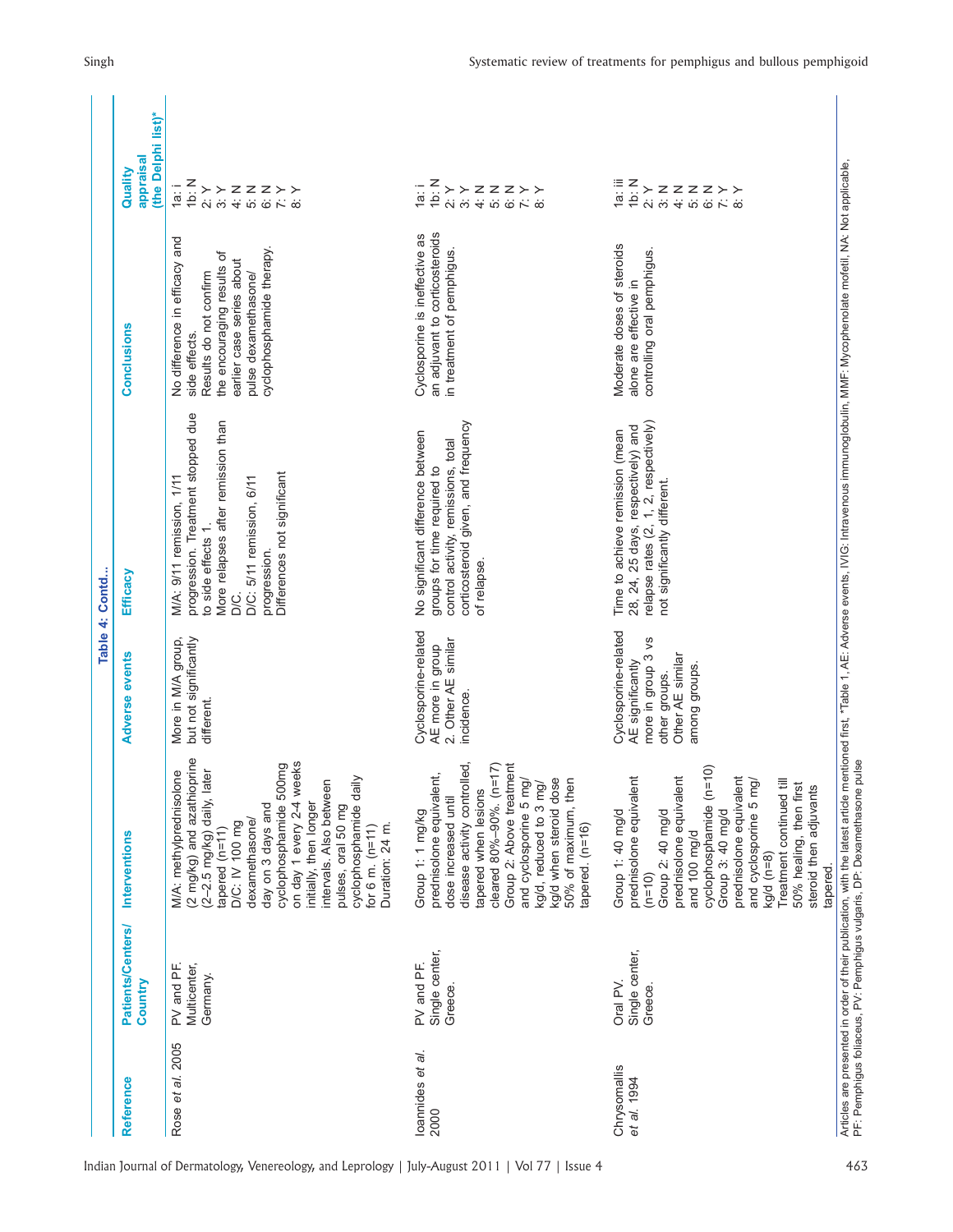|                                                | Table 5: Number of articles on bullous pemphigoid selected at different stages of the review |                                                                                                                        |
|------------------------------------------------|----------------------------------------------------------------------------------------------|------------------------------------------------------------------------------------------------------------------------|
| <b>Database</b>                                | <b>PubMed</b>                                                                                | Cochrane central register of controlled<br>trials                                                                      |
| References identified                          | 89                                                                                           | 43                                                                                                                     |
| Articles selected after first-stage screening  | 11 (one conference abstract later published<br>as article included as article only)          | 13 (2 conference abstracts later published<br>as articles included as articles only, 11 in<br>PubMed search, 2 unique) |
| Full-texts obtained                            | $8*$                                                                                         |                                                                                                                        |
| Articles selected after second-stage screening |                                                                                              | 0                                                                                                                      |

\*Full-texts of one Chinese<sup>[16]</sup> and two French articles<sup>[17,18]</sup> unobtainable

refractory erosions or crusts after blisters; noninfectious blisters or erosions of visible mucosa including oral mucosa; Nikolsky sign)

- 2. Histologic findings (intraepidermal blisters caused by acantholysis).
- 3. Immunologic findings (IgG or complement deposition in the intercellular spaces of the lesional or normal-appearing skin and mucosa detected by direct immunofluorescence antibody assay; antidesmoglein antibody identified by indirect fluorescent antibody assay or ELISA).

In the immunologic findings, indirect immunofluorescence test for detecting IgG in patient's serum which binds the cell surface of normal keratinocytes may also be added. Scientifically, one would require a set of diagnostic criteria for which sensitivity and specificity have been worked out.

Assessment of the quality of the RCTs is a key step in a systematic review. Several quality scales have been developed for this purpose. In the present review, quality assessment was done using the Delphi list [Table 1], which is a criteria list for quality assessment of RCTs specially for conducting systematic reviews.[1] This list consists of eight items and item one was further elaborated for quality assessment in this review. The first item of the original Delphi list is as follows: Treatment allocation (a) was a method of randomization performed? (b) was the treatment allocation concealed? Item 1a was expanded to give three possible responses: (i) Correct randomization method described, (ii) Inadequate randomization method described, and (iii) Randomization stated, but method not described. This expansion provided a clearer picture about the randomization procedure. Treatment allocation concealment, which is considered to be the most important indicator of quality of a trial, was understood to have taken place only when there was a clear statement about it or when there was a statement which meant that treatment to be allocated

was not known before the patient was entered into the study. Quality appraisal of RCTs is sometimes done to produce a quality score and a threshold score may be used for inclusion of RCTs in a systematic review. However, as there may be differences of opinion among the reviewers with regard to the relative importance of different items of quality, in the present review detailed data about different quality items of all selected articles was presented [Table 4].

The Cochrane Collaboration publishes high-quality systematic reviews. Its review on interventions for pemphigus vulgaris and pemphigus foliaceus<sup>[26]</sup> describes 11 RCTs, using a different search strategy. Eight of these RCTs were identified in the present review also; four articles identified in the present review[4-7] are not included in the Cochrane review. On the other hand, three articles<sup>[27-29]</sup> included in the Cochrane review were not identified in the database search for this review. These articles described the use of glucocorticoid alone versus glucocorticoid plus a traditional Chinese medicine,<sup>[27]</sup> low (0.5 mg/ kg/day) versus high (1.0 mg/kg/day) initial doses of prednisolone,<sup>[28]</sup> and oral prednisolone versus oral prednisolone and plasma exchange.<sup>[29]</sup> All these studies had serious methodological problems and the effects of study interventions were considered inconclusive.[26]

Following general conclusions may be drawn about the evidence-based treatment of pemphigus from the present review:

- 1. Number of RCTs conducted on pemphigus is small. Common important shortcomings of these RCTs are: absence of blinding, no mention of treatment allocation concealment, and small sample size.
- 2. The diseases included in these RCTs are pemphigus vulgaris and pemphigus foliaceus.
- 3. Oral glucocorticoid along with a steroid-sparing agent appears to be the most effective treatment  $(two RCTs).$ <sup>[4,9]</sup>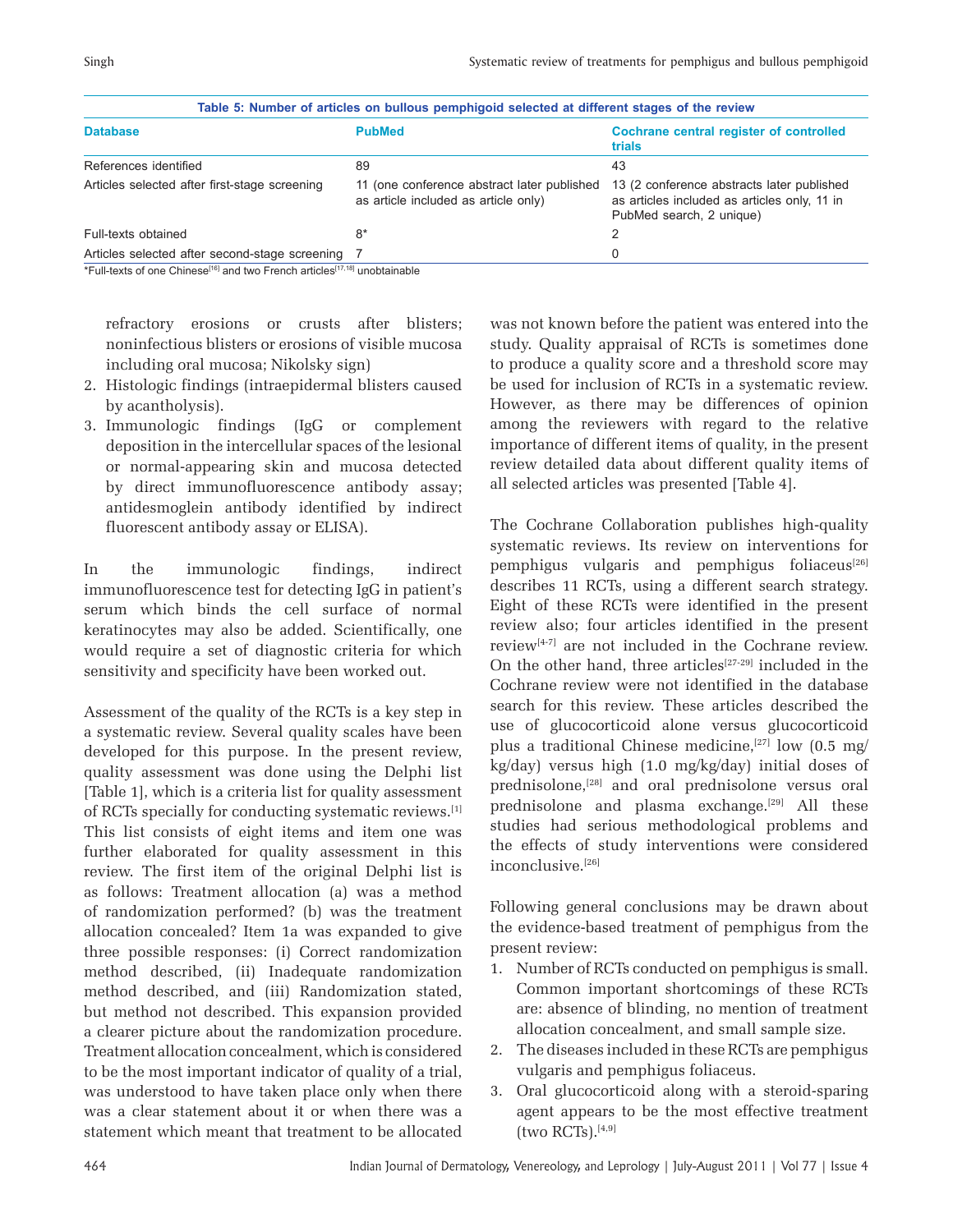|                         |                                                                | Table 6: Summary and quality appraisal of the identified randomized controlled trials of interventions in bullous pemphigoid                                                                                                                                                                                                                                                                                                                                                                                                                                     |                                                                                                                                                                                                                                                                                                                                                             |                                                                                                                                                                                                                                                                                                                                                                                                       |                                                                                                                                                          |                                                                                                                                                                                                        |
|-------------------------|----------------------------------------------------------------|------------------------------------------------------------------------------------------------------------------------------------------------------------------------------------------------------------------------------------------------------------------------------------------------------------------------------------------------------------------------------------------------------------------------------------------------------------------------------------------------------------------------------------------------------------------|-------------------------------------------------------------------------------------------------------------------------------------------------------------------------------------------------------------------------------------------------------------------------------------------------------------------------------------------------------------|-------------------------------------------------------------------------------------------------------------------------------------------------------------------------------------------------------------------------------------------------------------------------------------------------------------------------------------------------------------------------------------------------------|----------------------------------------------------------------------------------------------------------------------------------------------------------|--------------------------------------------------------------------------------------------------------------------------------------------------------------------------------------------------------|
| <b>Reference</b>        | <b>Patients/</b><br>Centers/<br><b>Country</b>                 | <b>Interventions</b>                                                                                                                                                                                                                                                                                                                                                                                                                                                                                                                                             | <b>Adverse events</b>                                                                                                                                                                                                                                                                                                                                       | <b>Efficacy</b>                                                                                                                                                                                                                                                                                                                                                                                       | <b>Conclusions</b>                                                                                                                                       | <b>Quality</b><br>appraisal<br>(the Delphi)<br>$list)^*$                                                                                                                                               |
| Joly et al.<br>2009     | Moderate<br>and<br>extensive<br>BP.<br>Multicenter,<br>France. | Standard regimen:<br>CP 40 g/day, tapered<br>over 12 months.<br>$(n=153)$<br>Mild regimen: CP 10-<br>30 g/day tapered over<br>4 months. (n=159)                                                                                                                                                                                                                                                                                                                                                                                                                  | Mild regimen<br>caused fewer<br>treatment AE and<br>a twofold reduction<br>of risk of death<br>or life-threatening<br>treatment side<br>effects in moderate<br>BP.<br>High rate of<br>treatment AE in<br>study mainly due<br>to very old age<br>of many patients<br>and due to severe<br>disease and poor<br>general condition.<br>Many deaths.             | Disease control at<br>day 21 (absence<br>of new bullae for 3<br>consecutive days)<br>similar (standard vs<br>mild, 100% vs 98%).<br>Mean time to achieve<br>control similar.<br>Strong beneficial<br>effect of mild regimen<br>observed in moderate<br>BP.<br>Slightly higher<br>relapse rate with mild<br>regimen (43% vs<br>$35\%$ ).<br>Mild regimen allowed<br>70% reduction in total<br>CS dose. | Overall, mild<br>regimen of topical<br>CS as effective<br>as the standard<br>high dose topical<br>CS regimen.                                            | 1a: i<br>1b: N<br>2: Similar<br>for number<br>of daily new<br>bullae; mild<br>regimen<br>patients<br>older,<br>somewhat<br>lower<br>Karnofsky<br>score.<br>3:Y<br>4: N<br>5: N<br>6: N<br>7: Y<br>8: Y |
| Beissert et<br>al. 2007 | BP.<br>Multicenter,<br>Germany.                                | Group 1: 0.5 mg/kg/d<br>methylprednisolone<br>and azathioprine 2<br>mg/kg/d. (n=38)<br>Group 2: 0.5 mg/kg/d<br>methylprednisolone<br>and MMF 1000 mg/d.<br>$(n=35)$<br>First CS tapered<br>and stopped then<br>azathioprine or MMF.                                                                                                                                                                                                                                                                                                                              | Azathioprine<br>caused significantly<br>elevated liver<br>function tests vs<br>MMF.                                                                                                                                                                                                                                                                         | Remission similar<br>(Groups 1 vs 2, 92%)<br>vs 100%).<br>Time to complete<br>healing similar.<br>Cumulative CS doses<br>similar.                                                                                                                                                                                                                                                                     | Adjuvant<br>azathioprine and<br>MMF are similarly<br>effective for BP.<br>MMF showed<br>significantly less<br>liver toxicity.                            | 1a: i<br>1b: N<br>2:U<br>3:Y<br>4: N<br>5: N<br>6: N<br>7:Y<br>8:Y                                                                                                                                     |
| Joly et al.<br>2002     | Moderate<br>and<br>extensive<br>BP.<br>Multicenter,<br>France. | Group 1: Oral<br>prednisone 0.5<br>(moderate disease) or<br>1 mg/kg/d (extensive<br>disease) $(n=170)$ .<br>This dose continued<br>for 15 days after<br>disease control, then<br>reduced by 15%<br>every 3 weeks.<br>Group 2: Topical<br>CP daily dose 40g<br>applied twice daily on<br>entire body surface<br>$(n=171)$ . This dose<br>continued until 15<br>days after disease<br>control, then 20 g<br>daily for 1 month, 10<br>g daily for 2 months,<br>10 g every other day<br>for 4 months, and 10<br>g twice a week for 4<br>months.<br>Duration: 1 year. | No life-threatening<br>AE with topical, oral<br>7 patients.<br>Extensive disease:<br>Severe AE less<br>with topical, 29% vs<br>$54\%$ , $(P=0.006)$ .<br>Moderate disease:<br>Severe AE similar.<br>107 patients died.<br>No difference<br>in survival in<br>moderate disease.<br>Significantly<br>longer survival in<br>extensive disease<br>with topical. | Primary endpoint:<br>overall survival.<br>Extensive disease:<br>Overall survival<br>significantly longer<br>with topical CS<br>$(P=0.02)$ .<br>One year survival<br>76% vs oral 58%<br>$(P=0.009)$ .<br>Control at 3 weeks<br>superior with topical.<br>99% vs 91%,<br>$(P=0.02)$ .<br>Moderate disease:<br>No difference.                                                                            | <b>Topical CS</b><br>therapy is<br>effective for<br>both moderate<br>and extensive<br>disease and is<br>superior to oral<br>CS for extensive<br>disease. | 1a: i<br>1b: N<br>2:Y<br>3:Y<br>4. N<br>5. N<br>6. N<br>7. Y<br>8. Y                                                                                                                                   |

**Contd...**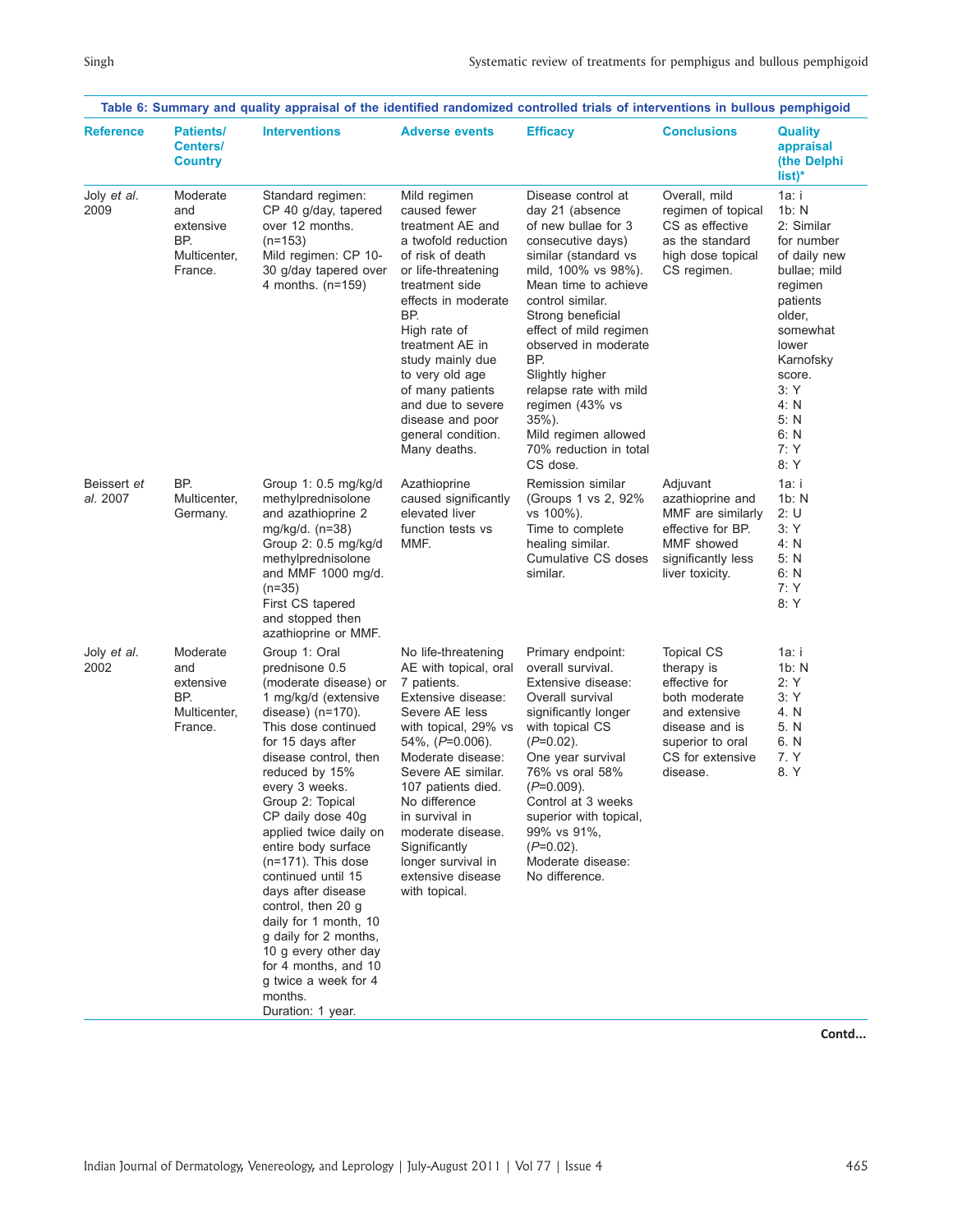| Table 6: Contd               |                                                        |                                                                                                                                                                                                                                                                                           |                                                                                                                                                                 |                                                                                                                                                                                                            |                                                                                                                                                              |                                                                        |
|------------------------------|--------------------------------------------------------|-------------------------------------------------------------------------------------------------------------------------------------------------------------------------------------------------------------------------------------------------------------------------------------------|-----------------------------------------------------------------------------------------------------------------------------------------------------------------|------------------------------------------------------------------------------------------------------------------------------------------------------------------------------------------------------------|--------------------------------------------------------------------------------------------------------------------------------------------------------------|------------------------------------------------------------------------|
| <b>Reference</b>             | <b>Patients/</b><br>Centers/<br><b>Country</b>         | <b>Interventions</b>                                                                                                                                                                                                                                                                      | <b>Adverse events</b>                                                                                                                                           | <b>Efficacy</b>                                                                                                                                                                                            | <b>Conclusions</b>                                                                                                                                           | <b>Quality</b><br>appraisal<br>(the Delphi<br>$list)^*$                |
| Fivenson<br>et al. 1994      | Limited and<br>extensive<br>BP.<br>Two centers,<br>US. | Group 1:<br>Nicotinamide 500 mg<br>tid and tetracycline<br>500 mg qid (n=14)<br>Group 2: Prednisone<br>40 to 80mg/day. (n=6)<br>Fixed doses for<br>8 weeks, then<br>medications tapered<br>based on response.                                                                             | Treatment-related<br>AE in both groups.<br>Less AE in group<br>1. 5/6 patients<br>in group 2 major<br>complications,<br>1 death due to<br>sepsis.               | At 8 weeks: 5<br>complete responses,<br>5 partial responses,<br>1 no response, 1<br>worsening in group 1.<br>(2 drop-outs)<br>1 complete response,<br>5 partial responses in<br>group 2.<br>No difference. | Combination of<br>nicotinamide<br>and tetracycline<br>appears to be a<br>useful alternative<br>to systemic<br>steroids.                                      | 1a: iii<br>1b: N<br>2:U<br>3:Y<br>4: N<br>5: N<br>6: N<br>7: N<br>8: N |
| Guillaume<br>et al. 1993     | BP.<br>Multicenter,<br>France.                         | Group 1:<br>Prednisolone 1 mg/<br>kg/d. (n=32)<br>Group 2:<br>Prednisolone 1mg/<br>kg/d and azathioprine<br>1 mg/kg/day. $(n=36)$<br>Group 3:<br>Prednisolone 1 mg/<br>kg/d and 4 large<br>volume plasma<br>exchanges. (n=32)<br>In all groups,<br>prednisolone tapered<br>after 28 days. | Severe<br>complications more<br>common in group<br>2.<br>14 deaths, no<br>difference among<br>groups.                                                           | Complete remission<br>similar at 28 days<br>(71%, 80%, 71%,<br>respectively), and 6<br>months (42%, 39%,<br>29%, respectively).                                                                            | Neither<br>azathioprine<br>nor plasma<br>exchange is<br>effective enough<br>to be used as<br>an adjunct to<br>corticosteroids.                               | 1a: i<br>1b: Y<br>2:Y<br>3:Y<br>4: N<br>5: N<br>6: N<br>7: Y<br>8: Y   |
| Roujeau<br>et al. 1984       | BP.<br>Multicenter,<br>France.                         | Group 1:<br>Prednisolone 0.3 mg/<br>kg/d, later increased if<br>necessary. $(n=15)$<br>Group 2:<br>Prednisolone 0.3 mg/<br>kg/d, later increased<br>if necessary and 8<br>large volume plasma<br>exchanges in 4<br>weeks. $(n=22)$                                                        | CS-related AE not<br>reduced by plasma<br>exchange.<br>Group 2 patients<br>had minor plasma<br>exchange-related<br>AE.                                          | Cumulative dose for<br>disease control and<br>daily effective dose of<br>CS significantly less<br>in group 2.                                                                                              | Plasma exchange<br>had a steroid<br>sparing effect.<br>However,<br>considering cost<br>and possible<br>serious AE,<br>cannot be<br>recommended<br>routinely. | 1a: i<br>1b: N<br>2:Y<br>3:Y<br>4: N<br>5: N<br>6: N<br>7: Y<br>8: Y   |
| Burton <i>et al.</i><br>1978 | BP.<br>Single center,<br>UK.                           | Group 1: Prednisone<br>30-80 mg/d, tapered.<br>Group 2: Prednisone<br>30-80mg/d, tapered<br>and azathioprine<br>2.5mg/kg/d, tapered<br>after prednisone was<br>stopped<br>Initial no. not<br>mentioned. 25 patients<br>$(13$ group 1, 12 group<br>2) completed 3 years<br>follow-up.      | 2 of 4 deaths in<br>group 1 probably<br>related to<br>prednisone.<br>3 deaths in group<br>2 unrelated to<br>treatment.<br>AE due to<br>azathioprine<br>minimal. | Cumulative<br>prednisone dose<br>significantly less by<br>about 45% in group 2<br>vs group 1 $(P<0.01)$ .<br>Remission with no<br>treatment: 3 patients<br>group $1, 7$ group $2.$                         | Azathioprine<br>plus prednisone<br>is superior to<br>prednisone alone.                                                                                       | 1a: ii<br>1b: Y<br>2:U<br>3:Y<br>4: N<br>5: N<br>6: N<br>7: N<br>8: N  |

Articles are presented in order of their publication, with the latest article mentioned first, \*Table 1, AE: Adverse events, BP: Bullous pemphigoid, CP: 0.05% clobetasol propionate cream, CS: Corticosteroid, MMF: Mycophenolate mofetil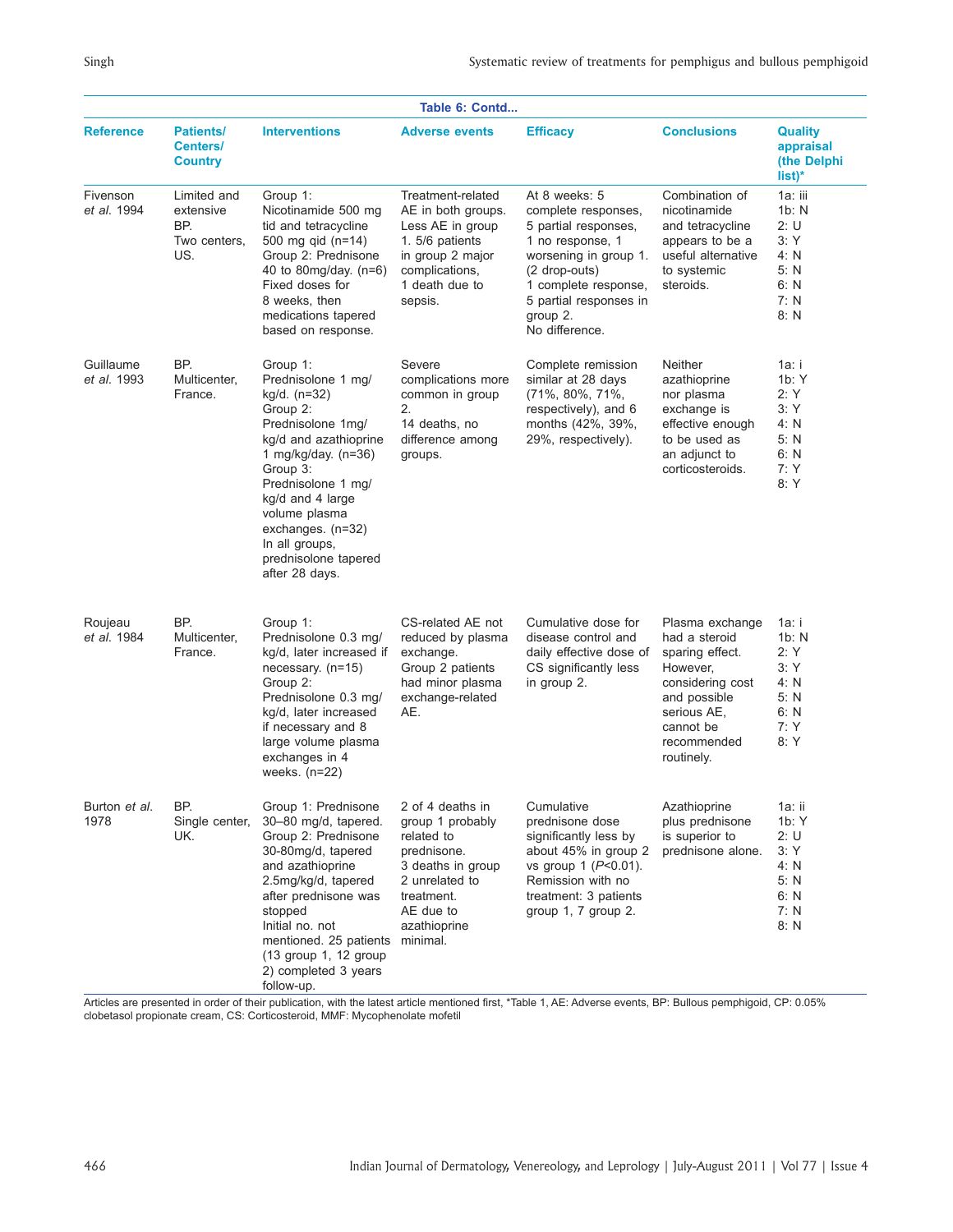- 4. Most effective steroid-sparing drug appears to be azathioprine (one RCT).[9]
- 5. Mycophenolate mofetil (MMF) may have similar (one  $\text{RCT}$ <sup>[11]</sup> or less (one  $\text{RCT}$ <sup>[9]</sup> steroid-sparing effect and similar safety profile compared to azathioprine (two  $\text{RCTs}$ )<sup>[9,11]</sup> or mild steroid-sparing effect (one RCT).[4]
- 6. There appears to be no benefit of adding dexamethasone pulse therapy to treatment with prednisolone and azathioprine (one RCT).<sup>[12]</sup>
- 7. Dexamethasone and cyclophosphamide pulse therapy as tested may be similar in efficacy to methylprednisolone and azathioprine regimen  $(one RCT).$ [13]
- 8. Intravenous immunoglobulin (IVIg) may have moderate effect as an adjuvant (one RCT)<sup>[7]</sup> or alone  $(one RCT)^{[6]}$  on treatment-resistant pemphigus.
- 9. There may be a trend to some efficacy of dapsone as a steroid-sparing drug in maintenance phase pemphigus vulgaris (one RCT).[8]
- 10. Moderate doses of glucocorticoids without other immunosuppressive agent may be effective in controlling oral pemphigus (one RCT).[15]
- 11. Epidermal growth factor may reduce healing time of skin lesions in pemphigus vulgaris (one RCT).<sup>[10]</sup>
- 12. Cyclosporine may be ineffective as a steroidsparing agent (one  $\text{RCT}$ ).<sup>[14]</sup>

In view of the foregoing discussion, following suggestions may be made about future research on treatment of pemphigus:

- 1. Selection of patients for RCTs may preferably be based on uniform diagnostic criteria.
- 2. Selection criteria may preferably include severity assessment of the disease. Also, validated severity scale will help in assessing response to treatment. Two proposed scales, autoimmune bullous skin disorder intensity score (ABSIS)<sup>[30]</sup> and pemphigus disease area index (PDAI),<sup>[31]</sup> have recently been compared[32] for inter- and intra-rater reliability.
- 3. In an RCT, patients with one type of pemphigus may only be preferably included.
- 4. RCTs are required to compare the efficacy and safety of different doses of glucocorticoids used with different steroid-sparing agents.
- 5. Long-term follow-up of patients included in RCTs is important to find out relapse rate after remission with different treatments.
- 6. The issue of maintenance therapy to prevent relapse after remission may also preferably be addressed.
- 7. Effect of different treatments on the quality of life of patients with pemphigus may also be studied.

## Bullous pemphigoid

In the second-stage screening, initially the first test in the second criteria was kept as follows: (i) positive direct immunofluorescence test for C3 and/or IgG on the epidermal roof of salt-split skin. This was done so that the patients with bullous pemphigoid are differentiated from those with EBA. But it was found that none of the articles in the second-stage screening met any of the criteria (ii), (iii), or (iv) and in only one article<sup>[20]</sup> the diagnosis was made by detection of autoantibody deposition at the blister roof on saltsplit skin. Therefore, as a compromise, the wordings of the first test were changed to "positive direct immunofluorescence test for C3 and/or IgG at the dermoepidermal junction." It is to be clarified that in  $six^{[19,21-25]}$  of the seven RCTs, which were selected for final analysis based on this criteria, the possibility of inadvertent inclusion of some patients with EBA cannot be ruled out.

This brings us to a situation similar to pemphigus. There are no uniform diagnostic criteria available for making diagnosis of bullous pemphigoid, which are used for individual patients and for their inclusion in clinical studies. It is important to have clear-cut diagnostic criteria for bullous pemphigoid, which include at least one positive immunological test from the following four tests: (i) positive direct immunofluorescence test for C3 and/or IgG on the epidermal roof of salt-split skin, (ii) serum IgG labeling epidermal roof by indirect immunofluorescence, (iii) detection of antibodies against BP180 and/or BP230 antigens, or (iv) demonstration by immunoelectron microscopy of deposition of IgG associated with basal cell hemidesmosomes.

Cochrane systematic review on interventions for bullous pemphigoid describes 10 RCTs.[33] The three extra articles in the Cochrane review were identified in search of databases for the present review also. One article was in Chinese<sup>[16]</sup> and the other two in French<sup>[17,18]</sup> and their full texts were unobtainable. These studies compared prednisolone alone versus prednisolone plus a Chinese medicine,<sup>[16]</sup> methylprednisolone versus prednisolone,<sup>[17]</sup> and higher versus lower doses of prednisolone.[18] All the three studies had important methodological problems and the results did not show statistically significant differences in any study.<sup>[33]</sup>

Following general conclusions may be drawn about the evidence-based treatment of bullous pemphigoid from the present review: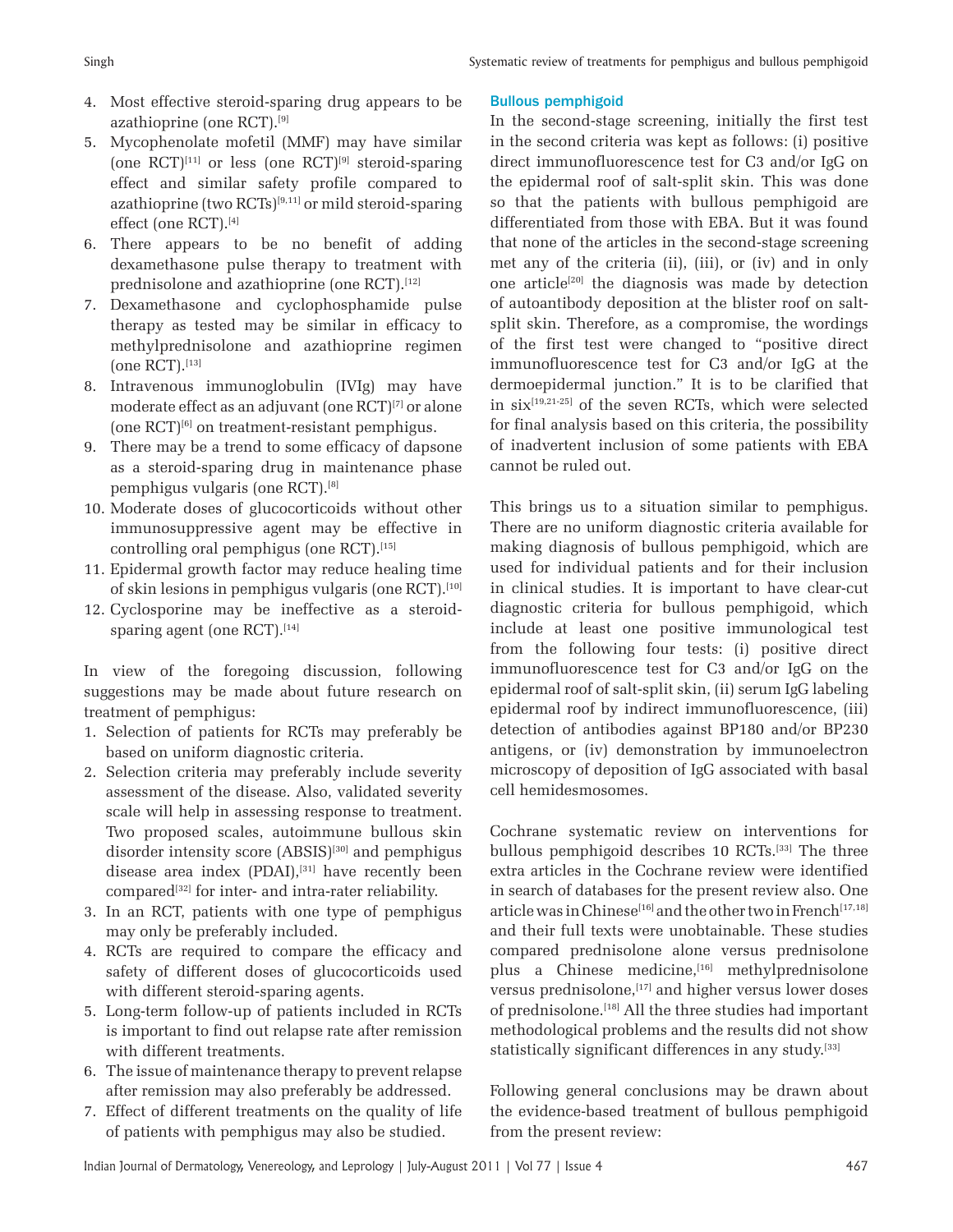| <b>Reference</b>              | <b>Patients/Centers/</b><br><b>Country</b>                            | <b>Interventions</b>                                                                                                                                                                                                            | <b>Adverse events</b>                                                                                           | <b>Efficacy</b>                                                                            | <b>Conclusions</b>                                                                                                                                                       | <b>Quality</b><br>appraisal                                              |
|-------------------------------|-----------------------------------------------------------------------|---------------------------------------------------------------------------------------------------------------------------------------------------------------------------------------------------------------------------------|-----------------------------------------------------------------------------------------------------------------|--------------------------------------------------------------------------------------------|--------------------------------------------------------------------------------------------------------------------------------------------------------------------------|--------------------------------------------------------------------------|
| Fiorentino et al. PV.<br>2011 | Number of centers<br>not mentioned.<br>Authors from US<br>and Canada. | Group 1: etanercept<br>50 mg subcutaneously<br>once weekly. (n=6)<br>Group 2: placebo.<br>$(n=2)$<br>Duration: 16 weeks.<br>Patients were on<br>immunosuppressive<br>therapy at baseline,<br>which was apparently<br>continued. | Group 1: two drop-<br>outs (1 PV flare, 1<br>hip fracture).<br>No serious AE<br>or laboratory<br>abnormalities. | Primary end point<br>(50% reduction in<br>lesion number) 1<br>in Group 1, 2 in<br>Group 2. | Results do not<br>support previous<br>case reports of<br>uniformly effective<br>results with<br>etanercept.<br>Small sample size<br>precludes definitive<br>conclusions. | 1a: iii<br>1b: N<br>2. U<br>3. Y<br>4. Y<br>5. U<br>6. Y<br>7. Y<br>8. N |

| Table 7: Summary and quality appraisal of the additionally identified randomized controlled trial of interventions in pemphigus |
|---------------------------------------------------------------------------------------------------------------------------------|
| vulgaris                                                                                                                        |

- 1. Number of RCTs conducted on bullous pemphigoid is small. None of the studies identified in this review were blinded and in only a few studies treatment allocation was concealed.
- 2. Topical corticosteroid therapy is effective for both moderate and extensive disease and appears to be superior to oral corticosteroid for extensive disease (one RCT).[21] Low doses of topical corticosteroid may also be effective (one RCT).<sup>[19]</sup>
- 3. Adding azathioprine to oral corticosteroid may (one  $\mathrm{RCT}$ )<sup>[25]</sup> or may not (one  $\mathrm{RCT}$ )<sup>[23]</sup> be superior to oral corticosteroid alone.
- 4. Adding plasma exchange to oral corticosteroid may (one  $\mathrm{RCT}$ <sup>[24]</sup> or may not (one  $\mathrm{RCT}$ ]<sup>[23]</sup> be superior to oral corticosteroid alone.
- 5. Adjuvant azathioprine and MMF may be similarly effective. MMF may have significantly less liver toxicity (one RCT).<sup>[20]</sup>
- 6. Combination of nicotinamide and tetracycline appears to be a useful alternative to systemic steroids (one RCT).<sup>[22]</sup>

In the light of the foregoing discussion, following suggestions may be made regarding future research on treatment of bullous pemphigoid:

- 1. Selection of patients for RCTs may preferably be based on uniform diagnostic criteria, which also enable exclusion of patients with EBA.
- 2. Selection criteria may preferably include severity assessment of the disease. Acceptable severity assessment scale may preferably be developed.
- 3. More RCTs are required to confirm the promising efficacy of different doses of topical corticosteroid therapy versus oral corticosteroid therapy.
- 4. Different doses of oral corticosteroids may be evaluated in RCTs to find out the safest effective dose.
- 5. RCTs are required to find out effective steroidsparing agents with favorable toxicity profile.
- 6. Efficacy of combination of nicotinamide and tetracycline may be studied as a useful alternative to systemic corticosteroids.
- 7. Long-term follow-up of patients included in RCTs is important to find out relapse rate after remission with different treatments.
- 8. The issue of maintenance therapy to prevent relapse after remission may also preferably be addressed.
- 9. Effect of different treatments on the quality of life of patients with bullous pemphigoid may also be studied.

At the final proof reading stage, repeat search on June 10, 2011 found 3 new articles on pemphigus vulgaris in PubMed and Cochrane Central Register of Controlled Trials each. Two articles were same in both databases. Only one article<sup>[34]</sup> passed through the second-stage screening [Table 7]. One new article on bullous pemphigoid found in PubMed was excluded in first-stage screening. No new articles were found on other diseases.

## REFERENCES

- 1. Verhagen AP, de Vet HC, de Bie RA, Kessels AG, Boers M, Bouter LM, *et al*. The Delphi list: A criteria list for quality assessment of randomized clinical trials for conducting systematic reviews developed by Delphi consensus. J Clin Epidemiol 1998;51: 1235-41.
- 2. Akhtar SJ, Hasan MU. Treatment of pemphigus: A local experience. J Pak Med Assoc 1998;48:300-4.
- Auad A, Auad T, Auad A, Auad P. Co-adjuvant therapy with auranofin in the treatment of the South American pemphigus foliaceus (a double blind study). An Bras Dermatol 1986;61: 131-4.
- 4. Beissert S, Mimouni D, Kanwar AJ, Solomons N, Kalia V, Anhalt GJ. Treating pemphigus vulgaris with prednisone and mycophenolate mofetil: A multicenter, randomized, placebocontrolled trial. J Invest Dermatol 2010;130:2041-8.